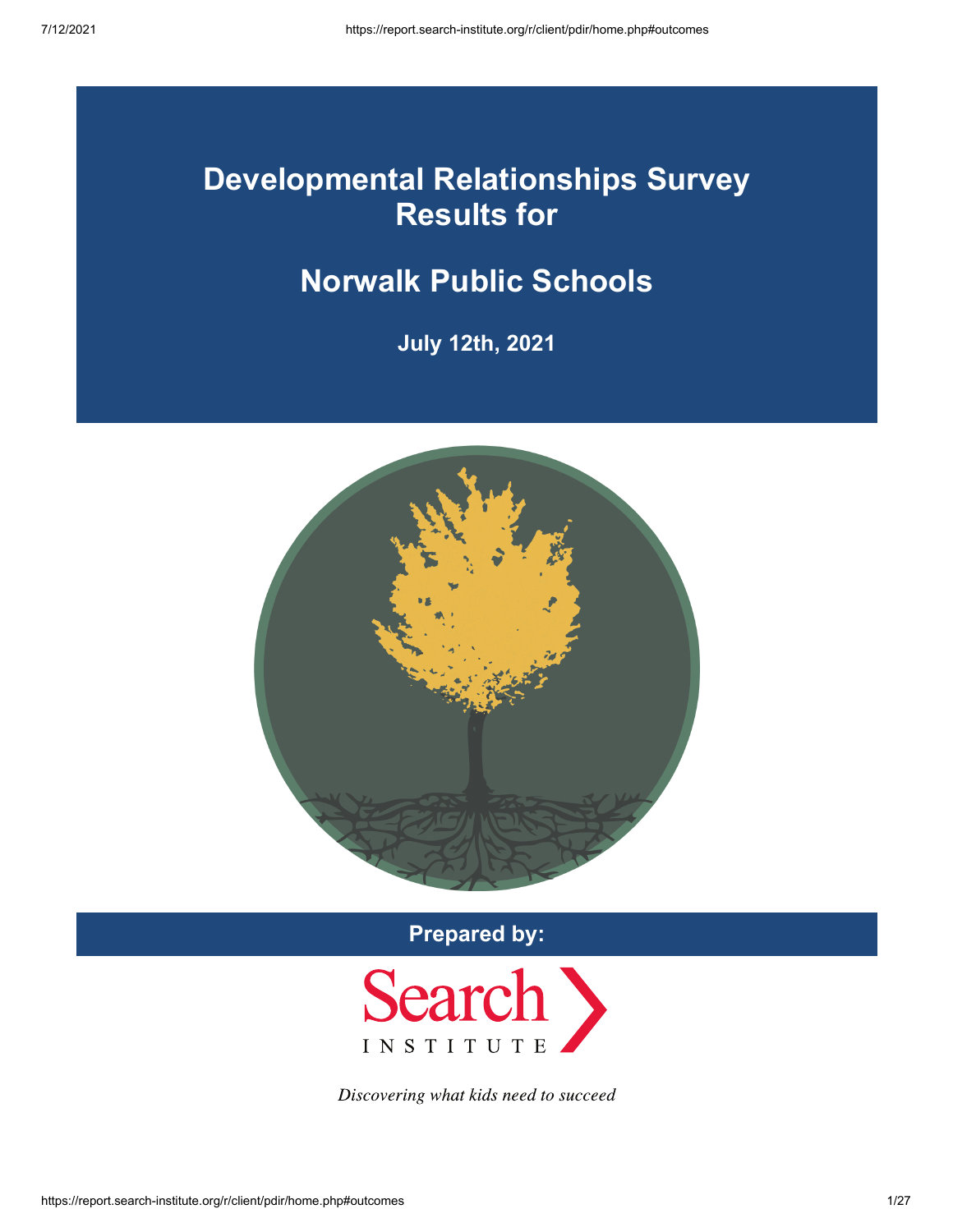## <span id="page-1-0"></span>**Introduction**

This report is based on your young peoples' responses to the Developmental Relationships Survey. The report was prepared by Search Institute, a non-profit organization that partners with schools, youth programs, and other organizations to conduct and apply research that promotes positive youth development and advances equity. Search Institute generates new knowledge through mixedmethods studies and develops and delivers workshops, surveys, and other resources that enable practitioners and parents to understand and act on the science of youth development.

In this report, you will find actionable data on developmental relationships, social and emotional competencies, and equitable practices. We hope that these data will help you make the case that developmental relationships are the lever through which we can advance social and emotional competence and create more equitable environments where all young people are equipped to continue on their paths to thrive.



Search Institute 3001 Broadway Street Northeast, Suite 310 Minneapolis, MN 55413 1-800-888-7828 info@searchinstitute.org [www.searchinstitute.org](https://www.search-institute.org/)

Copyright © 2021 by Search Institute. All rights reserved. No part of this publication may be reproduced in any manner whatsoever, mechanical, digital, or electronic, without prior permission from the publisher, except in brief quotations or summaries in articles or reviews, or as follows:

The titled organization or its designee may reproduce and distribute this report in its entirety for informational and educational purposes only.

The titled organization or its designee may reproduce or adapt findings from this report to other formats (including, but not limited to, brochures, websites, and presentations), provided Search Institute is acknowledged as the source of the information.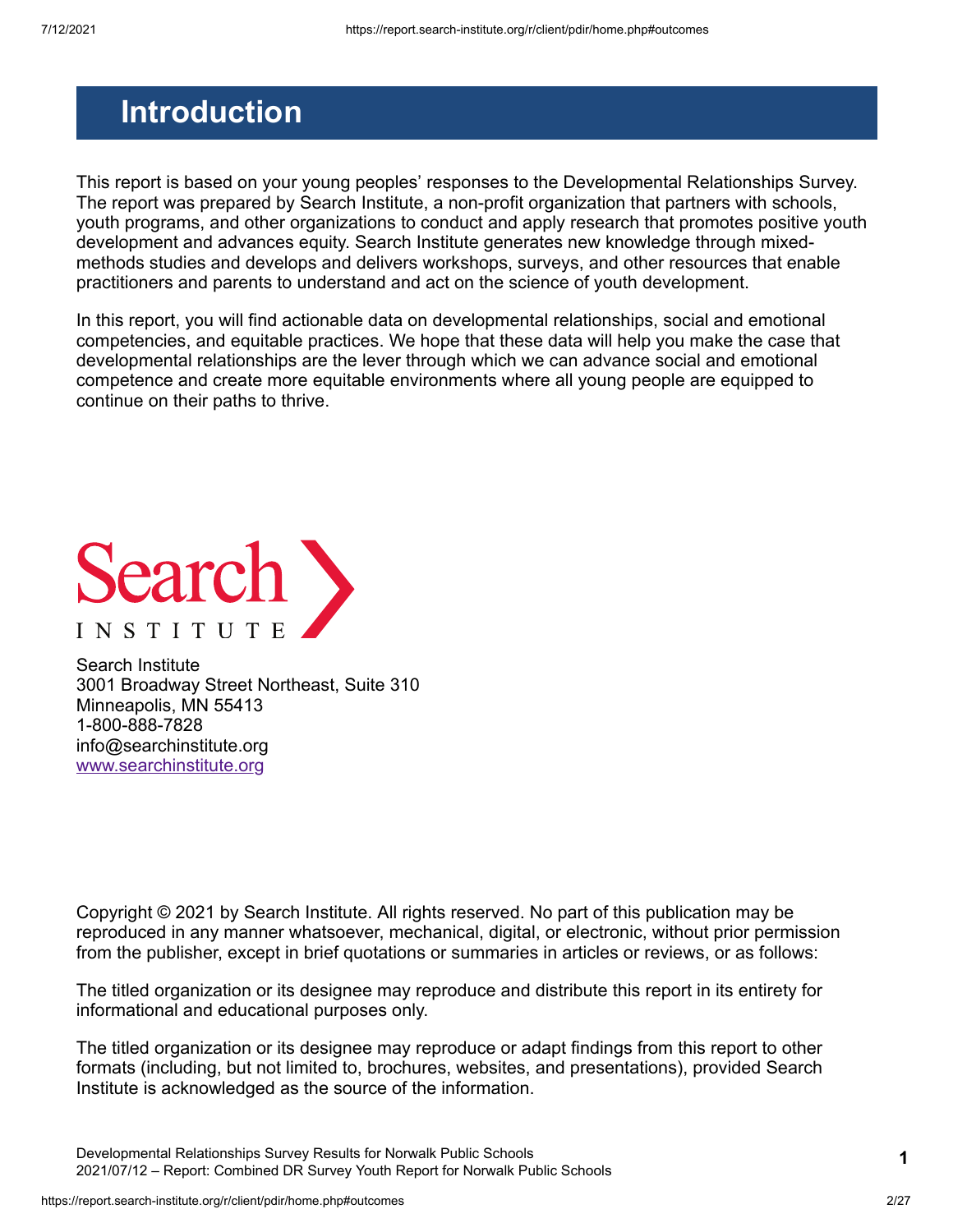# <span id="page-2-0"></span>**Table of Contents**

|                                                          | Page |
|----------------------------------------------------------|------|
| <b>Introduction</b>                                      |      |
| <b>Table of Contents</b>                                 |      |
| <u>What are Developmental Relationships</u>              |      |
| <b>Developmental Relationships Framework</b>             |      |
| <b>Description of Your Study &amp; Sample</b>            |      |
| <b>Demographics</b>                                      |      |
| <b>How to Read the Report &amp; Interpret Results</b>    |      |
| <b>Core Measure 1: Developmental Relationships</b>       |      |
| <b>Core Measure 2: Social and Emotional Competencies</b> | 5    |
| <u>Core Measure 3: Equitable Practices</u>               |      |
| <b>Additional Measures: Outcomes</b>                     | g    |
| <b>Outcomes: DFC Four Core Measures</b>                  |      |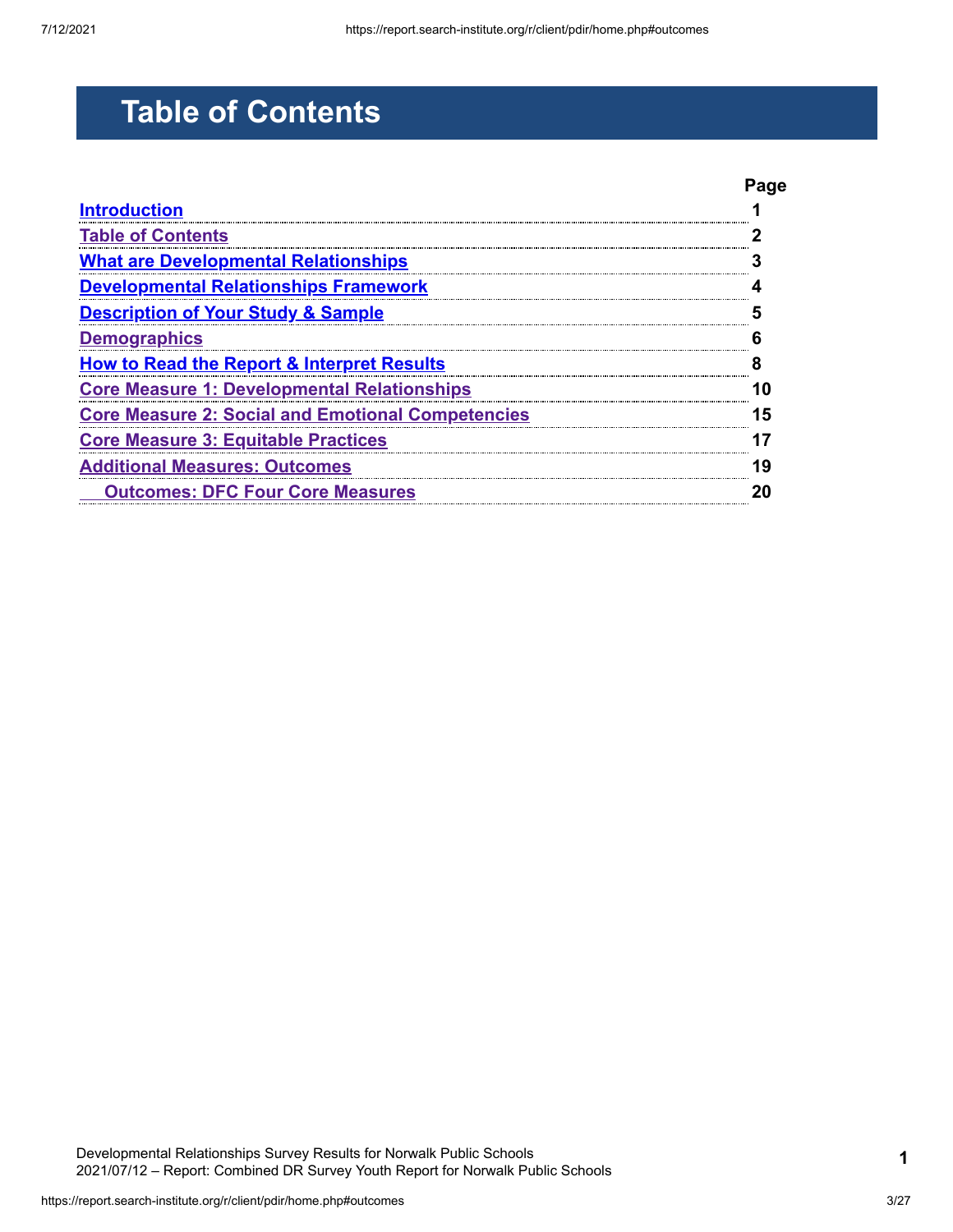## <span id="page-3-0"></span>**What are Developmental Relationships**

Over the past decade, Search Institute has conducted a multi-year effort to better understand the role relationships play in positive youth development. This work has led to extensive literature reviews and numerous qualitative and quantitative studies to inform our understanding of the power of relationships young people have with parenting adults, educators, and youth workers (e.g., mentors, program staff, among others). It is through this work that Search Institute has defined these highquality relationships as "developmental relationships." Developmental relationships are close connections through which young people discover who they are (identity), gain abilities to share their own lives (agency), and learn how to interact with and contribute to the world around them (committed to their community).

Developmental relationships are characterized by five interconnected elements (with specific actions within each): express care, challenge growth, provide support, share power, and expand possibilities. To date, Search Institute's research has shown that when young people experience developmental relationships with caring adults, they tend to report a wide range of positive outcomes including social-emotional strengths (Syvertsen et al., 2015), increased resiliency (Roehlkepartain et al., 2017), and greater academic motivation (Scales et al., 2019).

Just as a system of roots supports and nourishes trees as they develop and grow, nurturing relationships with adults provide a foundation for young people's development by offering them guidance, encouragement, and new opportunities. Cultivating strong roots nourishes young people and supports their development and growth while creating a foundation of stability.



Developmental Relationships Survey Results for Norwalk Public Schools 2021/07/12 – Report: Combined DR Survey Youth Report for Norwalk Public Schools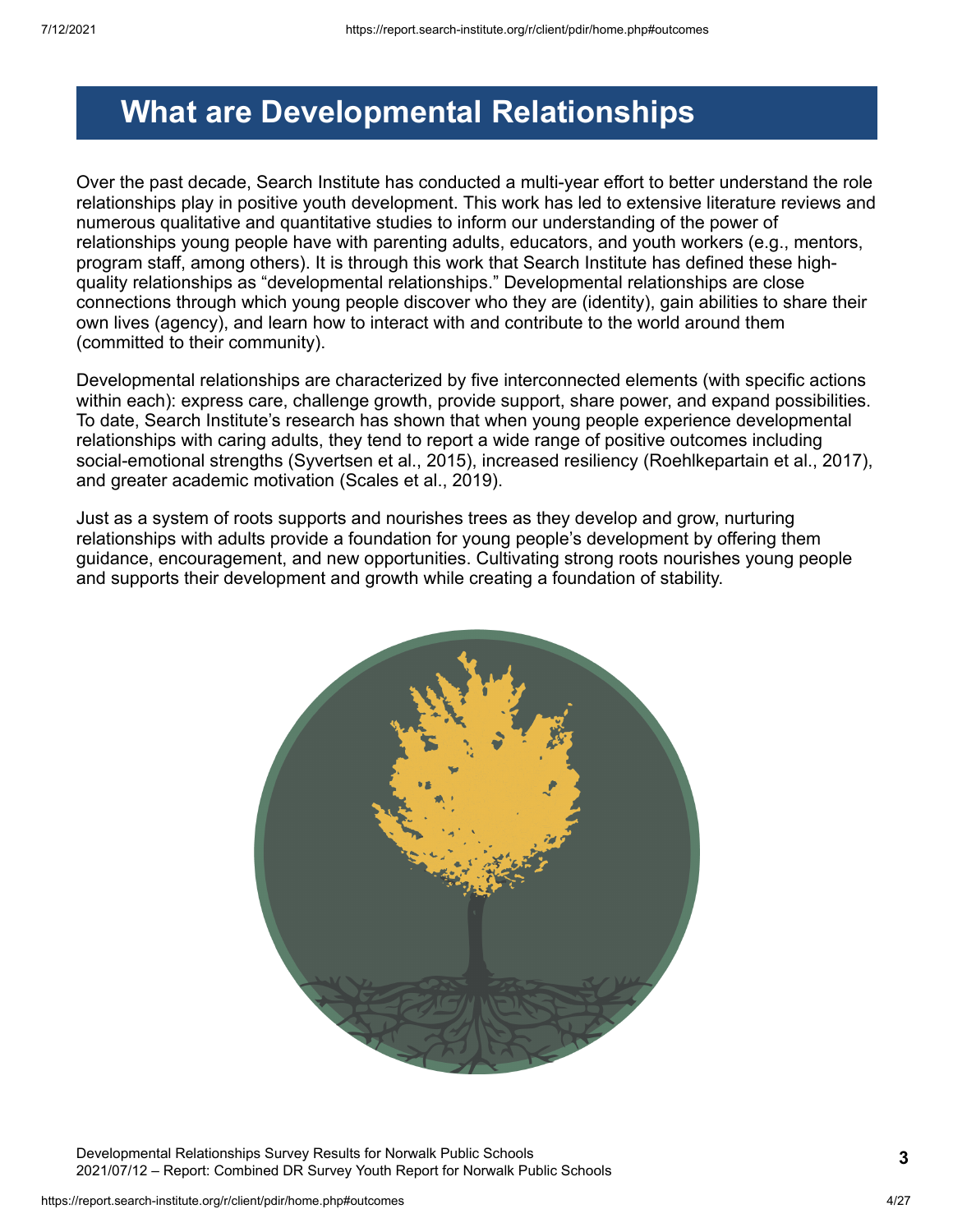## <span id="page-4-0"></span>**The Developmental Relationships Framework**

Young people are more likely to grow up successfully when they experience developmental relationships with important people in their lives. Developmental relationships are close connections through which young people discover who they are, cultivate abilities to shape their own lives, and learn how to engage with and contribute to the world around them. Search Institute has identified five elements—expressed in 20 specific actions—that make relationships powerful in young people's lives.

| <b>Elements</b>                                                                               | <b>Actions</b>                                                                  | <b>Definitions</b>                                                                                                                                                                           |  |  |  |
|-----------------------------------------------------------------------------------------------|---------------------------------------------------------------------------------|----------------------------------------------------------------------------------------------------------------------------------------------------------------------------------------------|--|--|--|
| <b>Express Care</b><br>Show me that I matter to<br>you.                                       | • Be dependable<br>Listen<br>Believe in me<br>Be warm<br>Encourage<br>$\bullet$ | Be someone I can trust.<br>Really pay attention when we are together.<br>Make me feel known and valued.<br>Show me you enjoy being with me.<br>Praise me for my efforts and achievements.    |  |  |  |
| <b>Challenge Growth</b><br>Push me to keep getting<br>better.                                 | Expect my best<br>Stretch<br>Hold me accountable<br>• Reflect on failures       | Expect me to live up to my potential.<br>Push me to go further.<br>Insist I take responsibility for my actions.<br>Help me learn from mistakes and setbacks.                                 |  |  |  |
| <b>Provide Support</b><br>Help me complete tasks<br>and achieve goals.                        | Navigate<br>Empower<br>• Advocate<br>Set boundaries                             | Guide me through hard situations and systems.<br>Build my confidence to take charge of my life.<br>Stand up for me when I need it.<br>Put limits in place that keep me on track.             |  |  |  |
| <b>Share Power</b><br>Treat me with respect and<br>give me a say.                             | Respect me<br>Include me<br>Collaborate<br>• Let me lead                        | Take me seriously and treat me fairly.<br>Involve me in decisions that affect me.<br>Work with me to solve problems and reach goals.<br>Create opportunities for me to take action and lead. |  |  |  |
| <b>Expand Possibilities</b><br>Connect me with people<br>and places that broaden<br>my world. | • Inspire<br>Broaden horizons<br>• Connect                                      | Inspire me to see possibilities for my future.<br>Expose me to new ideas, experiences, and places.<br>Introduce me to people who can help me grow.                                           |  |  |  |

NOTE: Relationships are, by definition, bidirectional, with each person giving and receiving. So each person in a strong relationship both engages in and experiences each of these actions. However, for the purpose of clarity, this framework is expressed from the perspective of one young person.

Copyright © 2020 Search Institute, Minneapolis, MN. www.searchinstitute.org. May be reproduced for nonprofit, educational use.

[Download a PDF of the framework](https://report.search-institute.org/r/images/drs/Developmental_Relationships_Framework_English_2019-03-25.pdf)

Developmental Relationships Survey Results for Norwalk Public Schools 2021/07/12 – Report: Combined DR Survey Youth Report for Norwalk Public Schools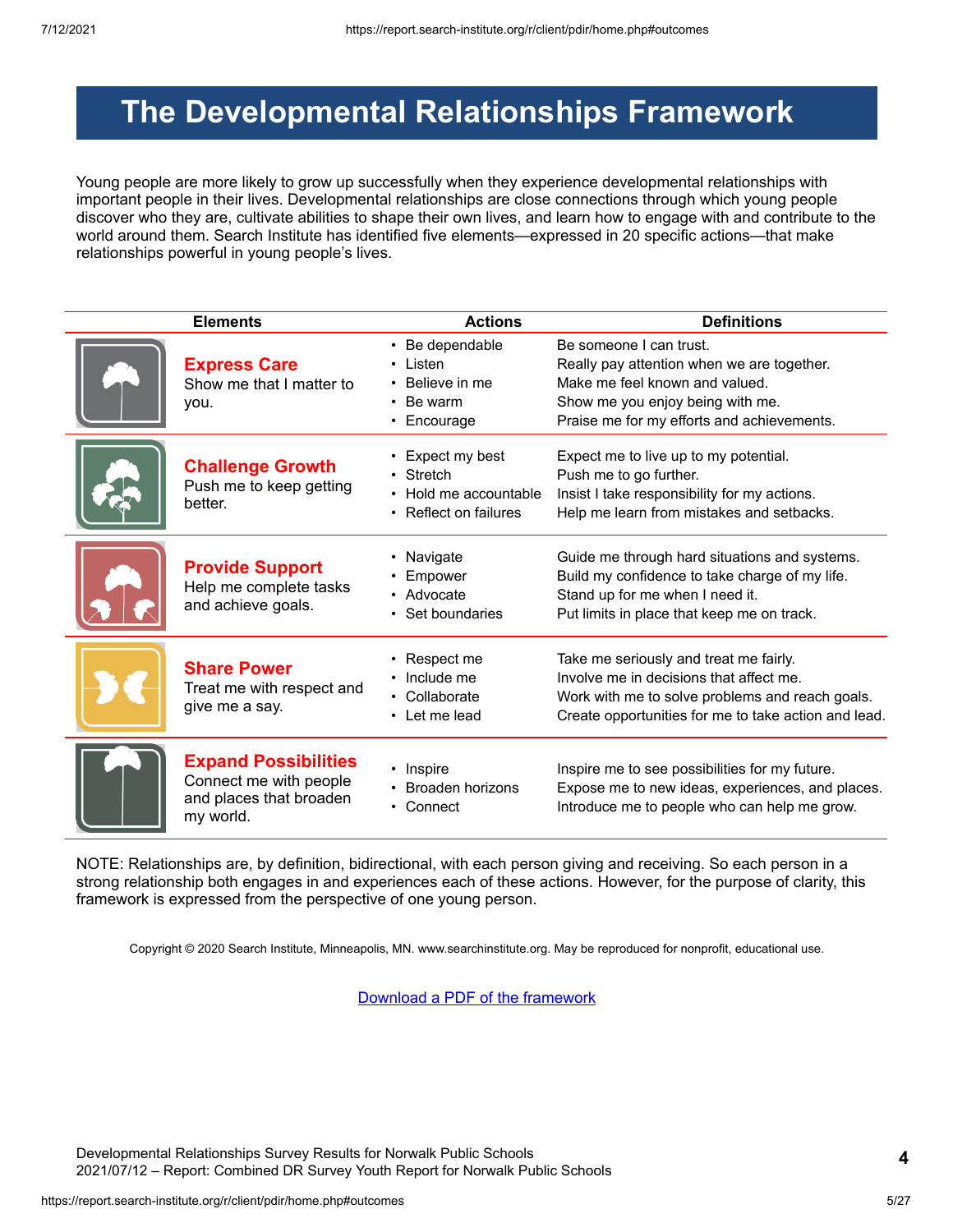# <span id="page-5-0"></span>**Description of Your Study & Sample**

Search Institute's Developmental Relationships Survey was used for this study. This survey is designed for young people in grades 4 through 12+ and is typically administered online independently or in a group setting. Some young people may choose to use the included audio prompts to assist with comprehension. Standardized administration procedures were provided to staff who administered the survey to enhance the quality of the data.

The specific characteristics of your survey participants are shown in the table and waffle charts on the next two pages. When reviewing demographic data in this report, it is important to note that survey participants self-reported on each of these attributes. As such, it may not entirely align with your own demographic data. Understanding who participated is vital for appropriate interpretation and application. If your sample reflects the population you seek to engage, then you can have more confidence that the results will be broadly applicable. If your sample does not match your target population, you will need to consider these differences when interpreting the findings.

This report will only show results for samples of at least 30 young people. This reduces the risk that results on particular young people will be singled out and discussed, particularly in public settings. In addition, results from very small samples of young people should not be applied more broadly, nor should assumptions be made that their perspectives are generalizable or transferrable to larger groups. Their results may be true for them, but there may not be enough young people in the sample to account for measurement and sampling errors.

### **Discussion Questions**

- What worked with the survey administration? What challenges were present? How can we avoid these problems going forward?
- How did youth respond to being asked to complete the survey? Were staff and young people sufficiently aware of the survey's purpose?
- In what ways does the sample in your survey reflect (or not reflect) the young people you seek to hear from as you develop your priorities and action plans?
- $\Omega$  What characteristics of the survey sample make it particularly valuable? (For example, perhaps there is a subgroup included that you haven't heard from before. Or perhaps it includes young people who participate regularly but don't always speak up.)
- $(?)$  If your study does not include all the perspectives of young people you would want to include, how might you engage those additional voices moving forward? (This might include asking them to be part of the study interpretation and planning process.)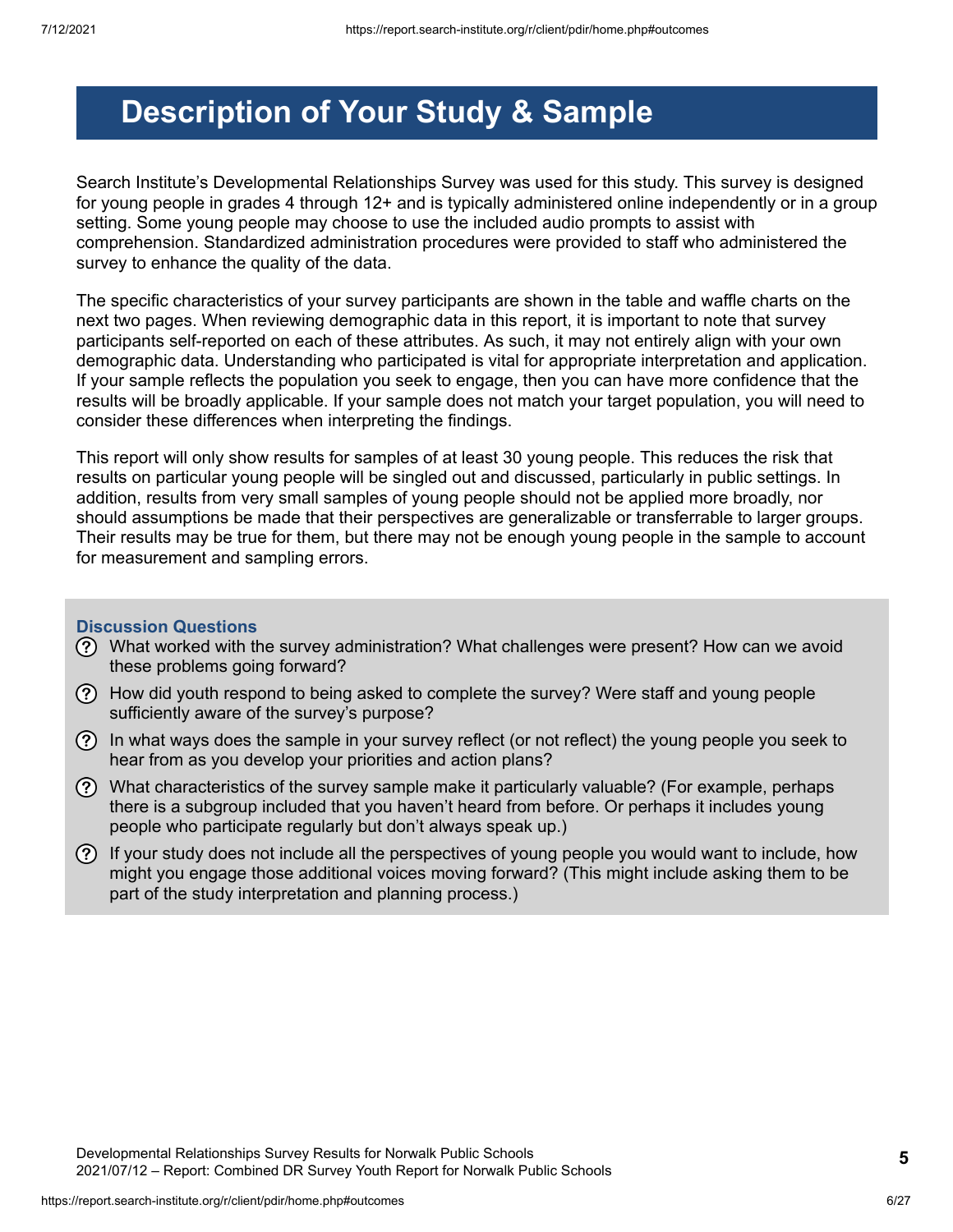# <span id="page-6-0"></span>**Demographics Tables**

| <b>Youth Demographics</b> | <b>Sample Size</b> |
|---------------------------|--------------------|
| <b>Total</b>              | 1,183              |
| Age                       |                    |
| ~10                       | 2                  |
| 10                        | 0                  |
| 11                        | 1                  |
| 12                        | 240                |
| 13                        | 601                |
| 14                        | 305                |
| 15                        | 29                 |
| 16                        | 0                  |
| 17                        | 0                  |
| 18                        | 0                  |
| $19+$                     | 0                  |
| Grade                     |                    |
| Not enrolled              | 0                  |
| Grade 4                   | 0                  |
| Grade 5                   | 0                  |
| Grade 6                   | 0                  |
| Grade 7                   | 583                |
| Grade 8                   | 600                |
| Grade 9                   | 0                  |
| Grade 10                  | 0                  |
| Grade 11                  | 0                  |
| Grade 12                  | 0                  |
| Post-secondary            | 0                  |
| Gender                    |                    |
| Girl                      | 512                |
| Boy                       | 591                |
| Other                     | 47                 |
| Race                      |                    |
| Asian/Pacific Islander    | 52                 |
| <b>Black</b>              | 125                |
| Hispanic/Latinx           | 499                |
| <b>Native American</b>    | 2                  |
| White                     | 268                |
| Other                     | 43                 |
| <b>Multiracial</b>        | 164                |

Developmental Relationships Survey Results for Norwalk Public Schools 2021/07/12 – Report: Combined DR Survey Youth Report for Norwalk Public Schools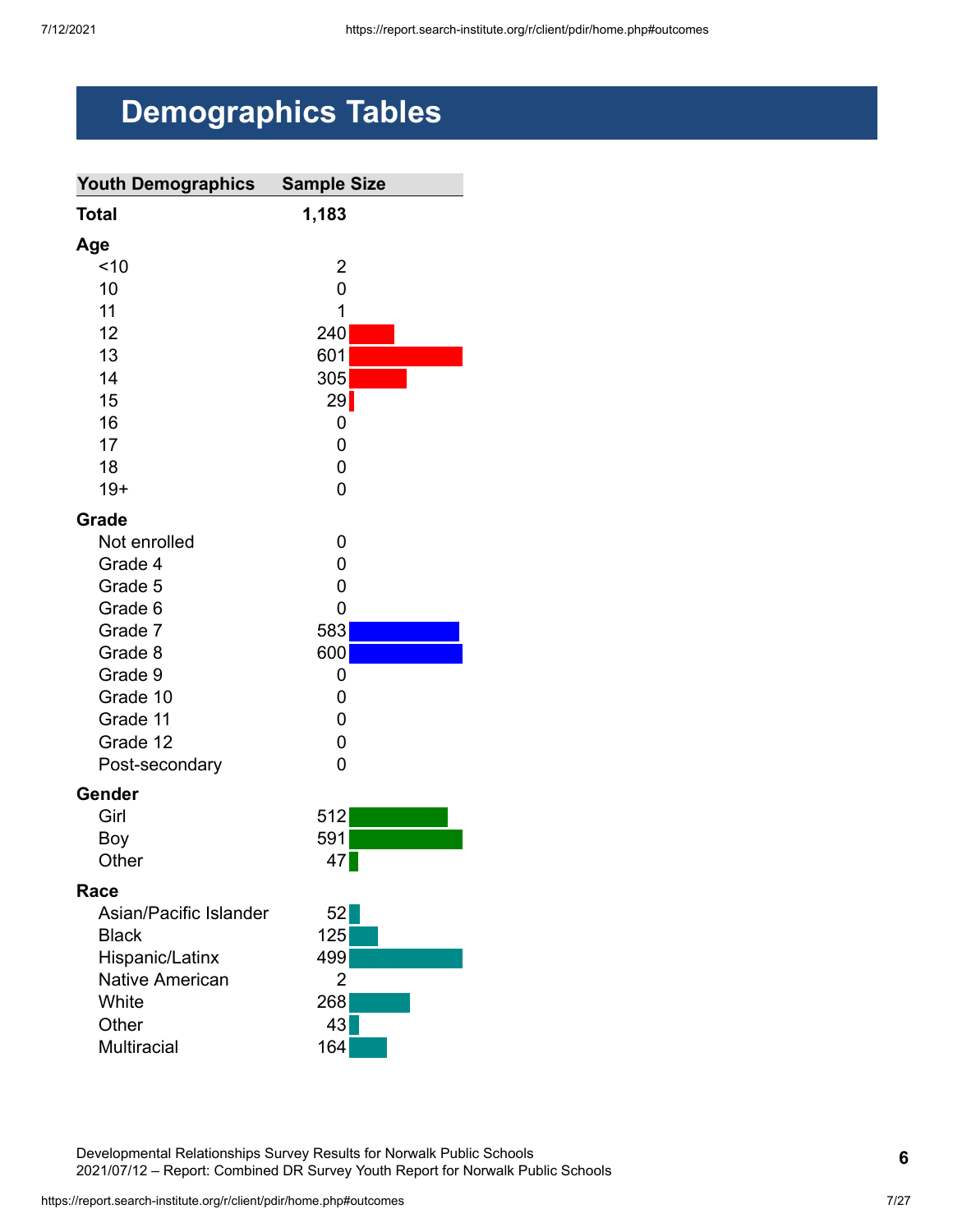# **Demographics Charts**

The following waffle charts contain additional descriptive information about your young people who participated in the survey.













Developmental Relationships Survey Results for Norwalk Public Schools 2021/07/12 – Report: Combined DR Survey Youth Report for Norwalk Public Schools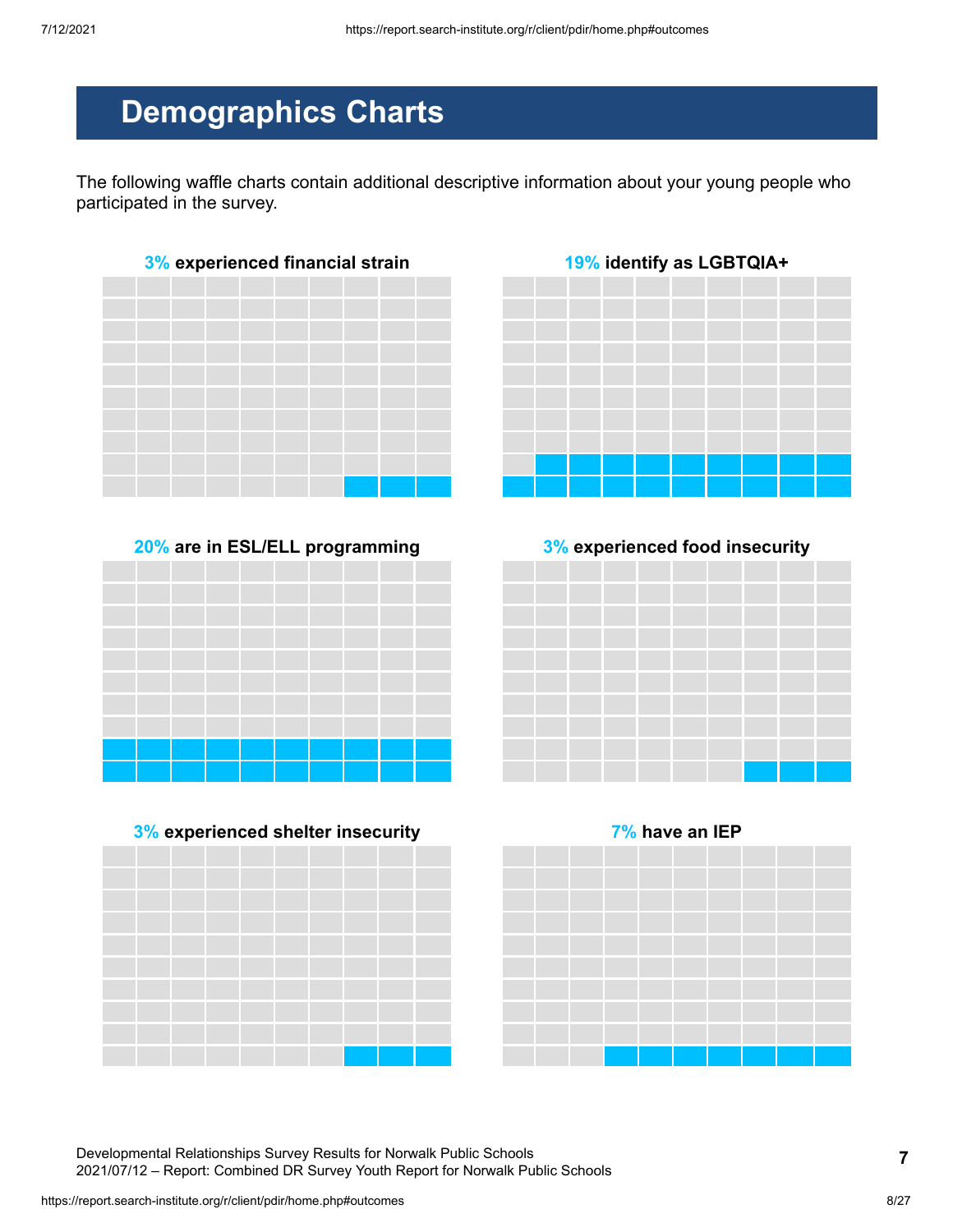# <span id="page-8-0"></span>**How to Read the Report & Interpret Results**

This report offers unique information on your young people and their experiences with your organization. It emphasizes the relationships and equitable practices that are essential for young people to develop the social and emotional competencies critical for success in life. These data are meant to guide schools and youth-serving organizations to put in place research-informed strategies to boost their intentional practices in building developmental relationships.

This report provides information from several angles. We recommend you review your results in several stages that allow you to both see the broad context and focus on specific issues, needs, gaps, or priorities. As you do this, consider the following:

- 1. Examine the broadest findings, such as the overall scores for each category of developmental relationships and social and emotional competencies. This high-level review will give you an overall sense of what is happening with your young people. Note any clear patterns, surprises, or questions you see.
- 2. Pay attention to both averages and distribution. The report shows both average scores, which gives you a sense of your young people overall, and the "distribution" of scores, which shows the percentages of young people who scored low and high in each area. These different groups are referred to as "Weak," "Moderate," and "Strong" within this report.
- 3. Access the online dashboard to examine the data for subgroups of young people, particularly those that are most relevant to your work. Do you see surprises or meaningful differences that need further exploration?
- 4. Focus on data in which you and your organization have a particular stake. You may have goals related to specific indicators. Reflect on how they either align with or offer a counterpoint to the general patterns you noticed earlier.

These data are best examined in conversation with multiple stakeholders, including young people, staff, parenting adults, positional leaders, and others—all of whom will bring different perspectives to the interpretation. If you do not already have a diverse guiding team for your planning process, convene one or more groups to work together to internalize, interpret, and then use the data for change. This process will build shared understanding and commitment to actions you ultimately take based on the findings.

You will note that this report does not have "norm" data to which to make comparisons. Though it can be interesting to compare your own results to others, Search Institute's experience in working with schools and other organizations is that it can be distracting or counterproductive. Your population can be quite different from those on which national norms are based, making it difficult to interpret differences. Furthermore, the most important context is your local context, your shared priorities, and the gaps between your current realities and your targets for growth. In other words, the most relevant comparison is to your hopes, aspirations, and goals for your young people. Thus, we encourage emphasizing the local context as a comparison point, rather than focusing on comparing your data to other organizations.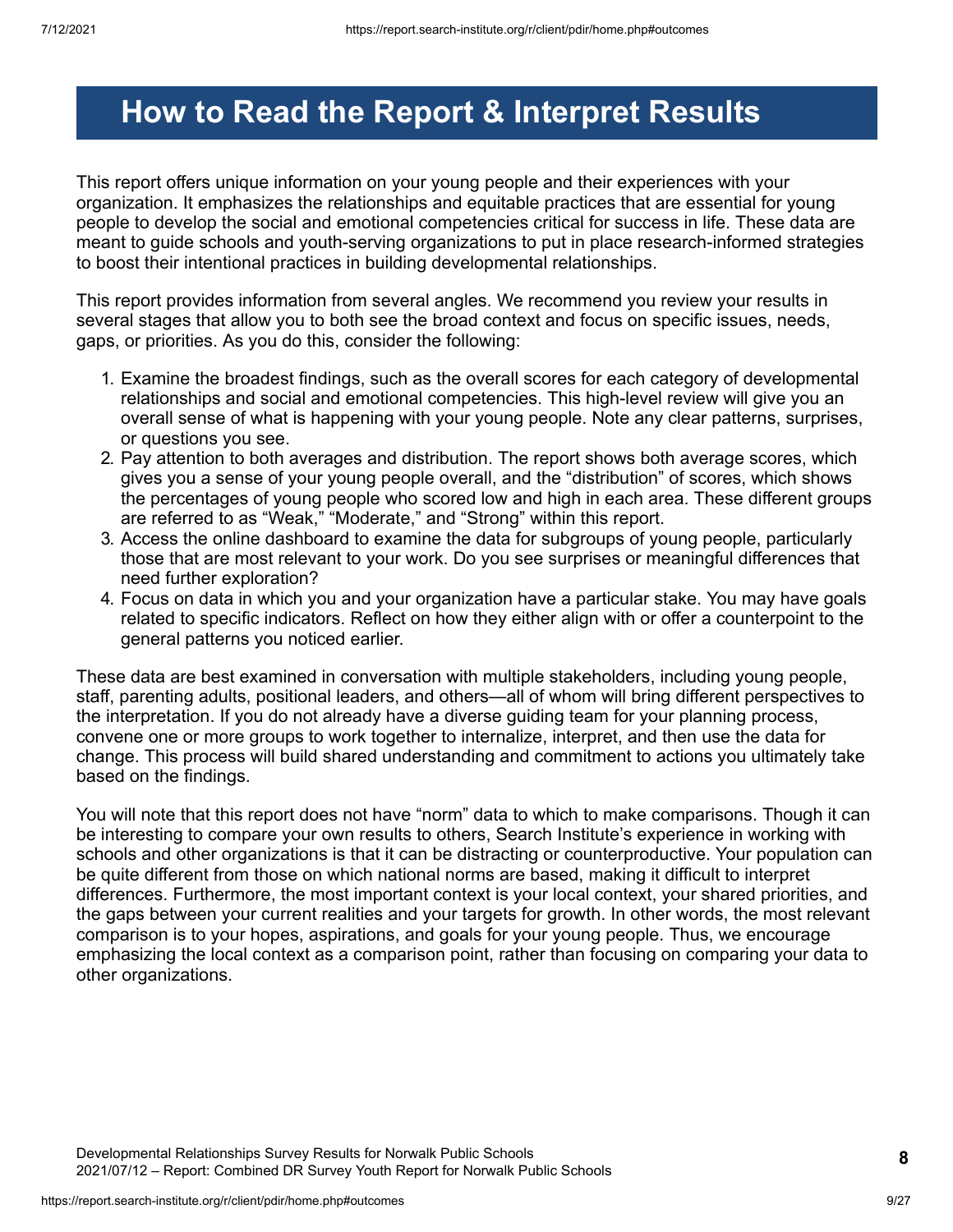It is important to remember that these survey data represent just one source of information. No single source of information—no matter how valid—can tell the whole story about how your young people are doing. For those reasons, among others, these data should not be used for accountability purposes. It is important to review these data (like all information and data) critically and in context of other information, experience, and research. If it reinforces other data points, you can have more confidence in it. If it contradicts other findings or perspectives, dig deeper to understand the reason for the differences.

As you look at the detailed tables of data, it can be tempting to over-interpret small differences between groups of young people. A difference between scores that may look meaningful, might not reach a level of statistical significance. That is, small differences may be due to measurement error. Small differences are less likely to be significant with smaller samples.

With these general guidelines in mind, we believe you will find important results, patterns, and insights in this report that offer a fresh perspective on how young people are experiencing the essential relationships and equitable practices that matter to their success.

This report is structured into three core sections: Developmental Relationships, Social and Emotional Competencies, and Equitable Practices. Additional sections may be present depending on your organization's customizations.

### **How are average scores calculated?**

Each survey item has four response choices, scored on a scale from 1-4. Individual item scores are added together then divided by the total number of items. The resulting number (1-4) is then converted to a 0-100 range with the following formula  $((x-1)^*100)/3$  to assist with interpretation.

#### **How are responses distributed?**

Scores are shown in three levels. These three levels are: weak (scores of 0-33 that reflect responses of the first two response options), moderate (scores of 33.33-66.33 that reflect the third response option), and strong (scores of 66.67-100 that reflect the fourth response option). From this, you may identify areas where young people are either particularly high or low, which may not always be evident from the average score. In our pilot studies, young people who reported having higher developmental relationship scores typically had better youth development outcomes.

**As you make meaning of the data, follow a reflective process with the following questions:**

- What stands out? We recommend that you start by naming objective stats (e.g. Express Care was our strongest element with a score of 80).
- What encourages you? What discourages you?
- What surprises you? What is not clear?
- What is the importance of this?
- What may have led to this result?
- What action ideas come to mind? Note that actions may come in different forms (e.g. things we should do more often or less often; things that should be kept the same; making something more widely available or systematic).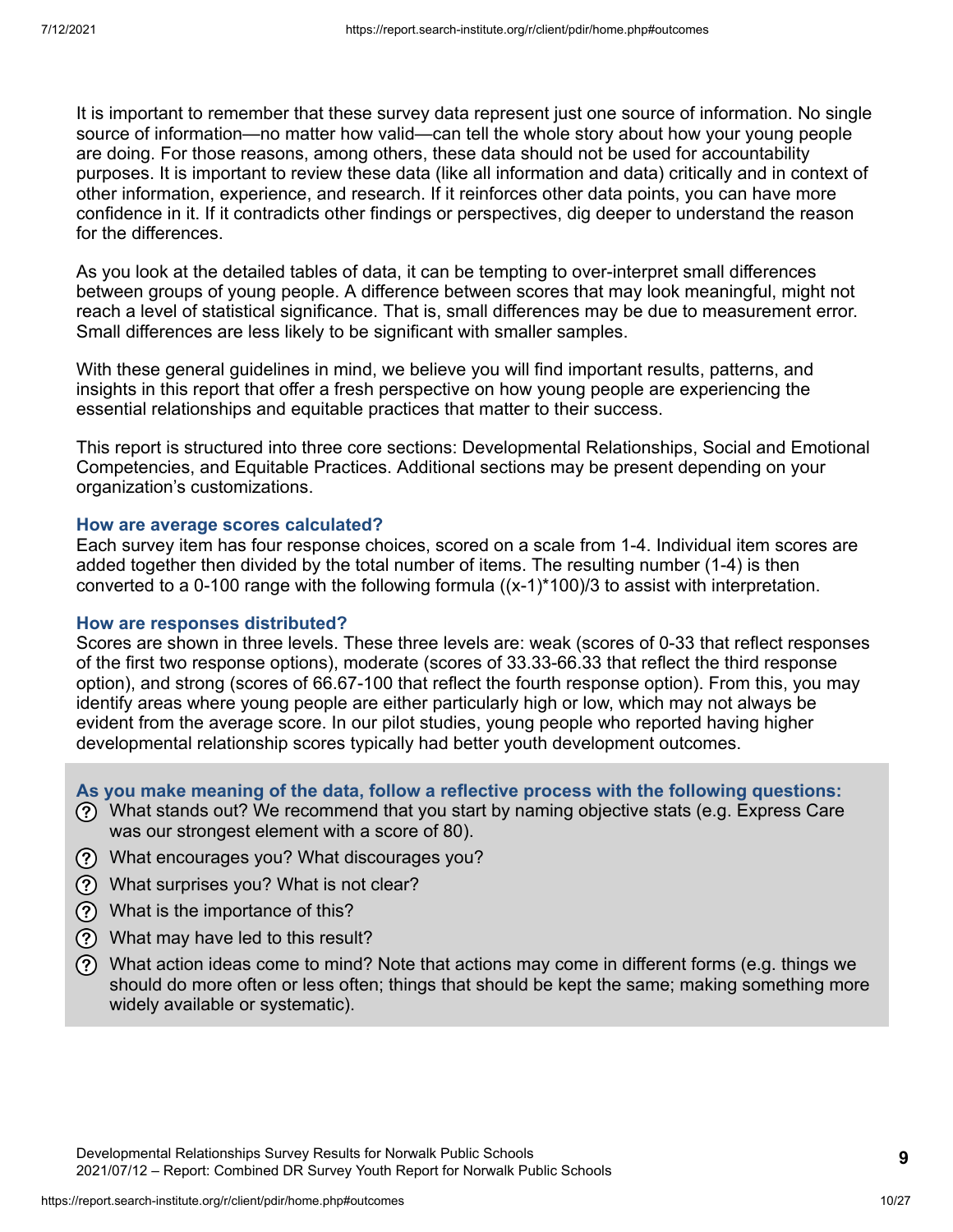## <span id="page-10-0"></span>**Core Measure 1: Developmental Relationships**

Developmental relationships are close connections through which young people discover who they are (identity), gain abilities to share their own lives (agency), and learn how to interact with and contribute to the world around them (committed to their community).

Developmental relationships are characterized by five interconnected elements (with specific actions within each): express care, challenge growth, provide support, share power, and expand possibilities. To date, Search Institute's research has shown that when young people experience developmental relationships with caring adults, they tend to report a wide range of positive outcomes including social-emotional strengths (Syvertsen et al., 2015), increased resiliency (Roehlkepartain et al., 2017), and greater academic motivation (Scales et al., 2019).

In this chapter, we will explore young people's experiences of developmental relationships and the five elements with the adults at Norwalk Public Schools.



**Youth generally reported experiencing moderate developmental relationships overall.**

**Note:** The red bar indicates the score from your previous administration of the survey. If this is your time 1 survey, then it will reflect the minimum benchmark for a "strong" score.

Developmental Relationships Survey Results for Norwalk Public Schools 2021/07/12 – Report: Combined DR Survey Youth Report for Norwalk Public Schools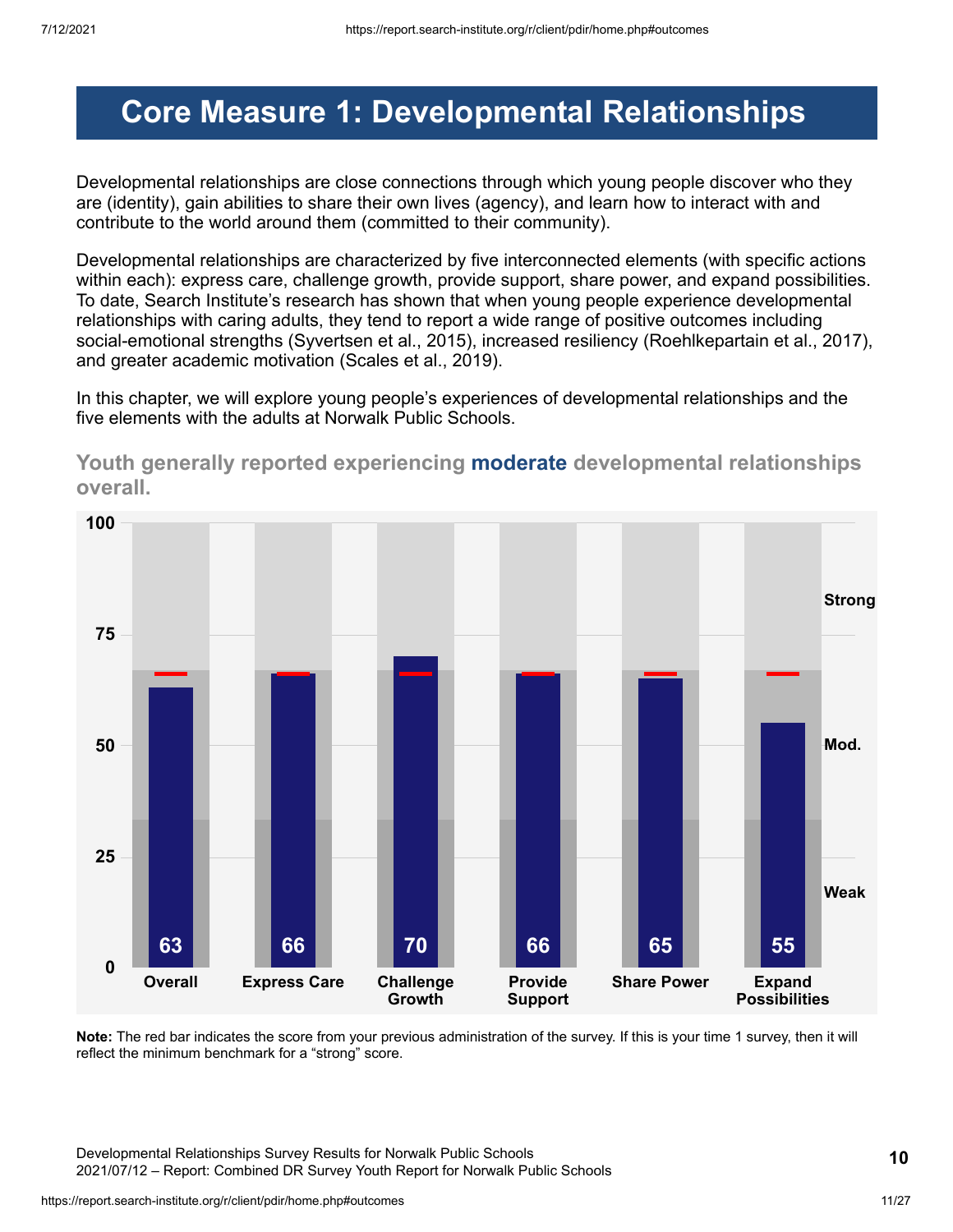

### **Overall, 42% of youth had strong experiences of developmental relationships. Conversely, 8% had weak experiences.**



Developmental Relationships Survey Results for Norwalk Public Schools 2021/07/12 – Report: Combined DR Survey Youth Report for Norwalk Public Schools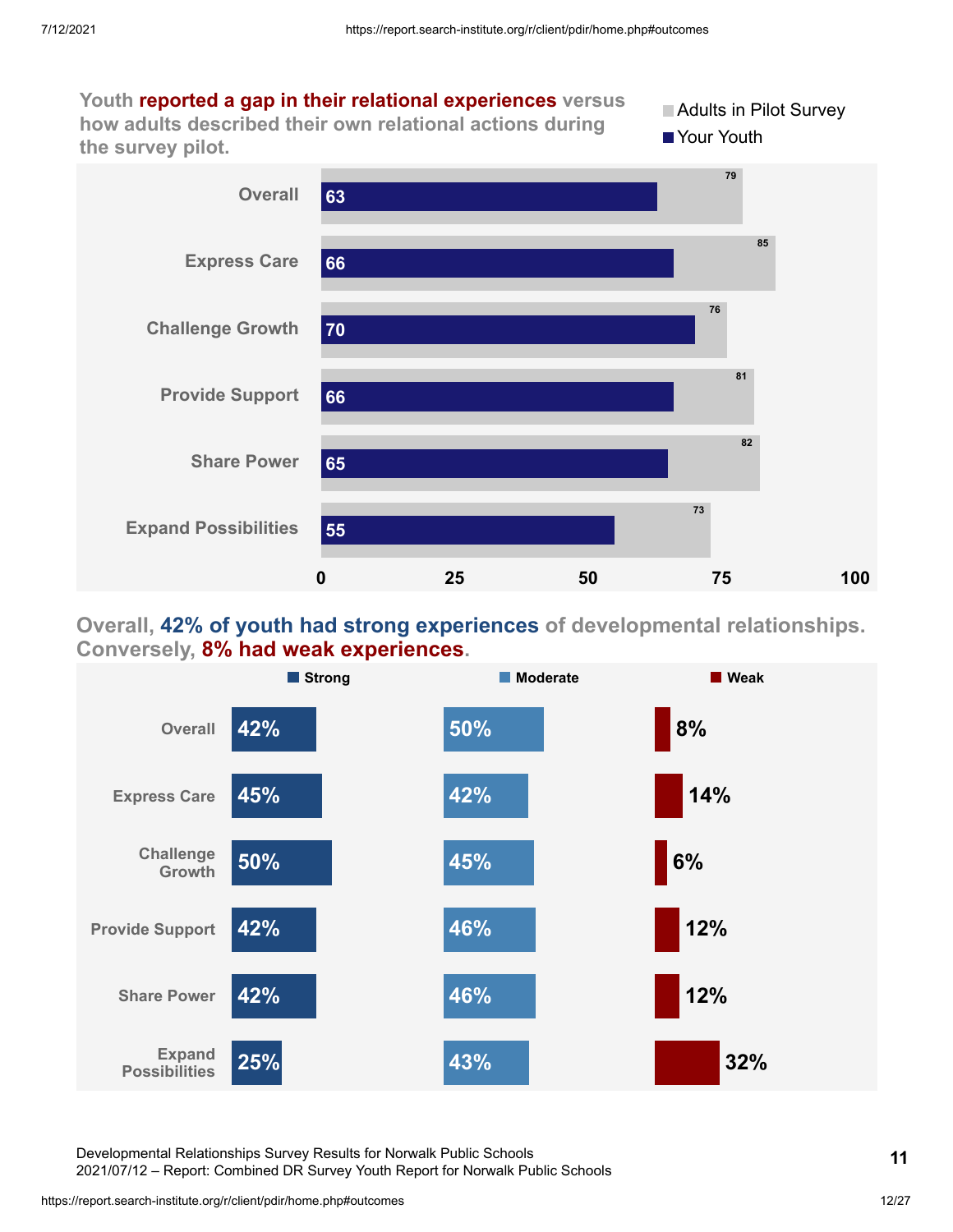**Youth reported different experiences of each of the 20 actions in the Developmental Relationships Framework.**



Developmental Relationships Survey Results for Norwalk Public Schools 2021/07/12 – Report: Combined DR Survey Youth Report for Norwalk Public Schools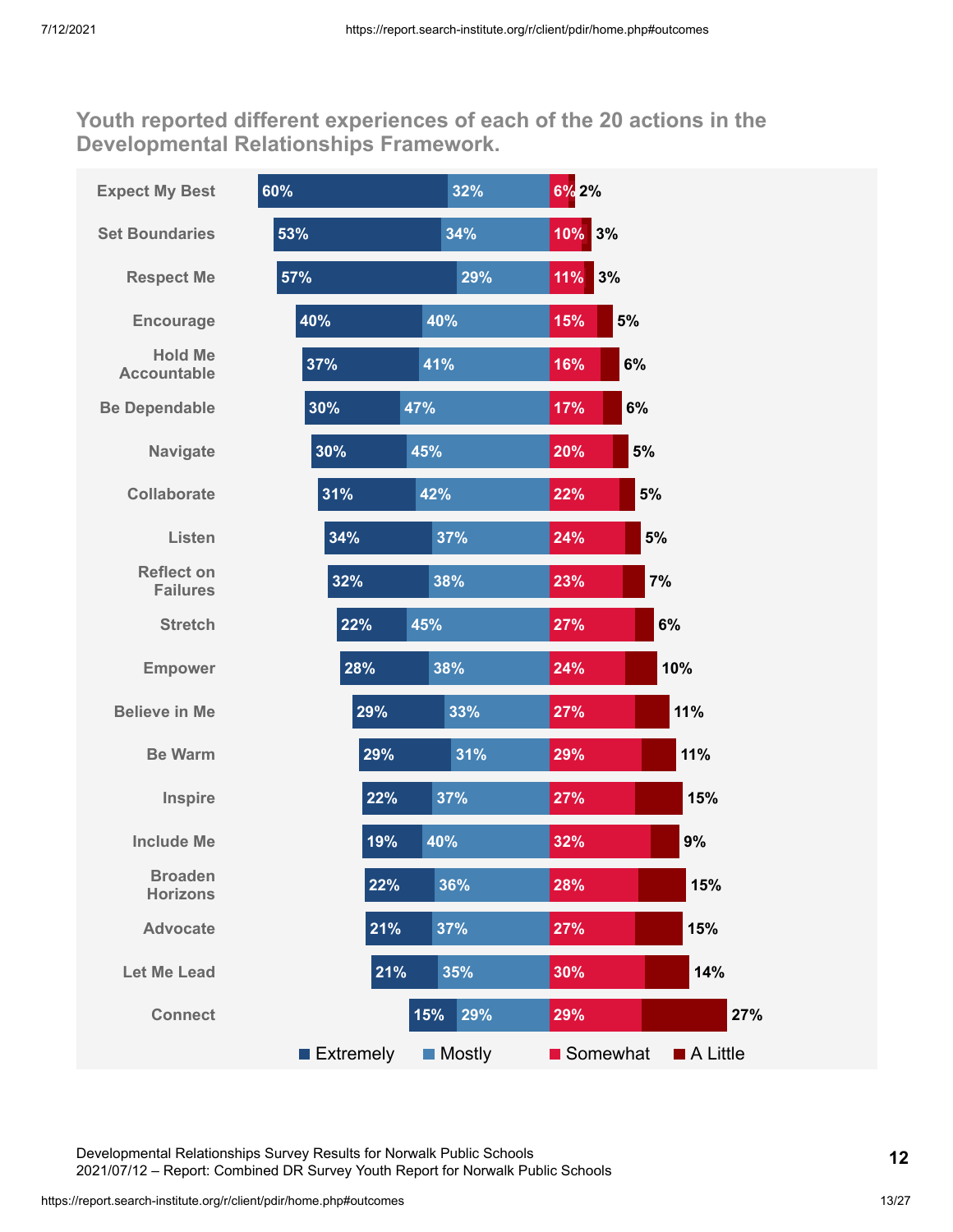**Youth reported a gap in moderate/strong Express Care actions vs how adults described their actions during the survey pilot.**

**Adults in Pilot Survey** Your Youth



**Youth reported a gap in moderate/strong Challenge Growth actions vs how pilot survey adults described their actions.**

Adults in Pilot Survey Your Youth



Developmental Relationships Survey Results for Norwalk Public Schools 2021/07/12 – Report: Combined DR Survey Youth Report for Norwalk Public Schools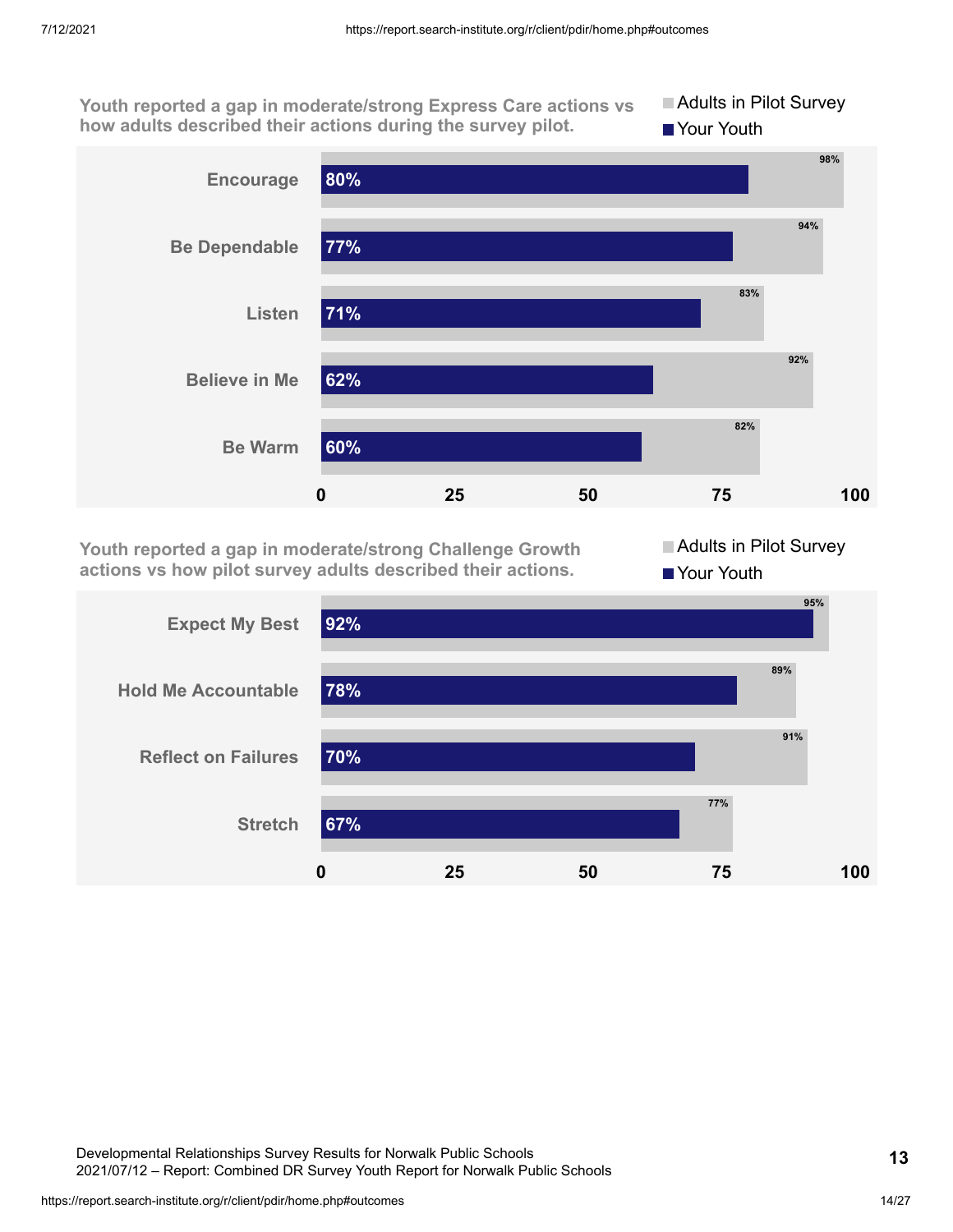**On average, youth reported similar moderate/strong Provide Support actions to what pilot survey adults described.**



**Youth reported a gap in moderate/strong Share Power actions vs how adults described their actions during the survey pilot.**

**Adults in Pilot Survey** ■ Your Youth

**Adults in Pilot Survey** 



**Youth reported a gap in moderate/strong Expand Possibilities actions vs how pilot survey adults described their actions.**

**Adults in Pilot Survey Your Youth** 



Developmental Relationships Survey Results for Norwalk Public Schools

2021/07/12 – Report: Combined DR Survey Youth Report for Norwalk Public Schools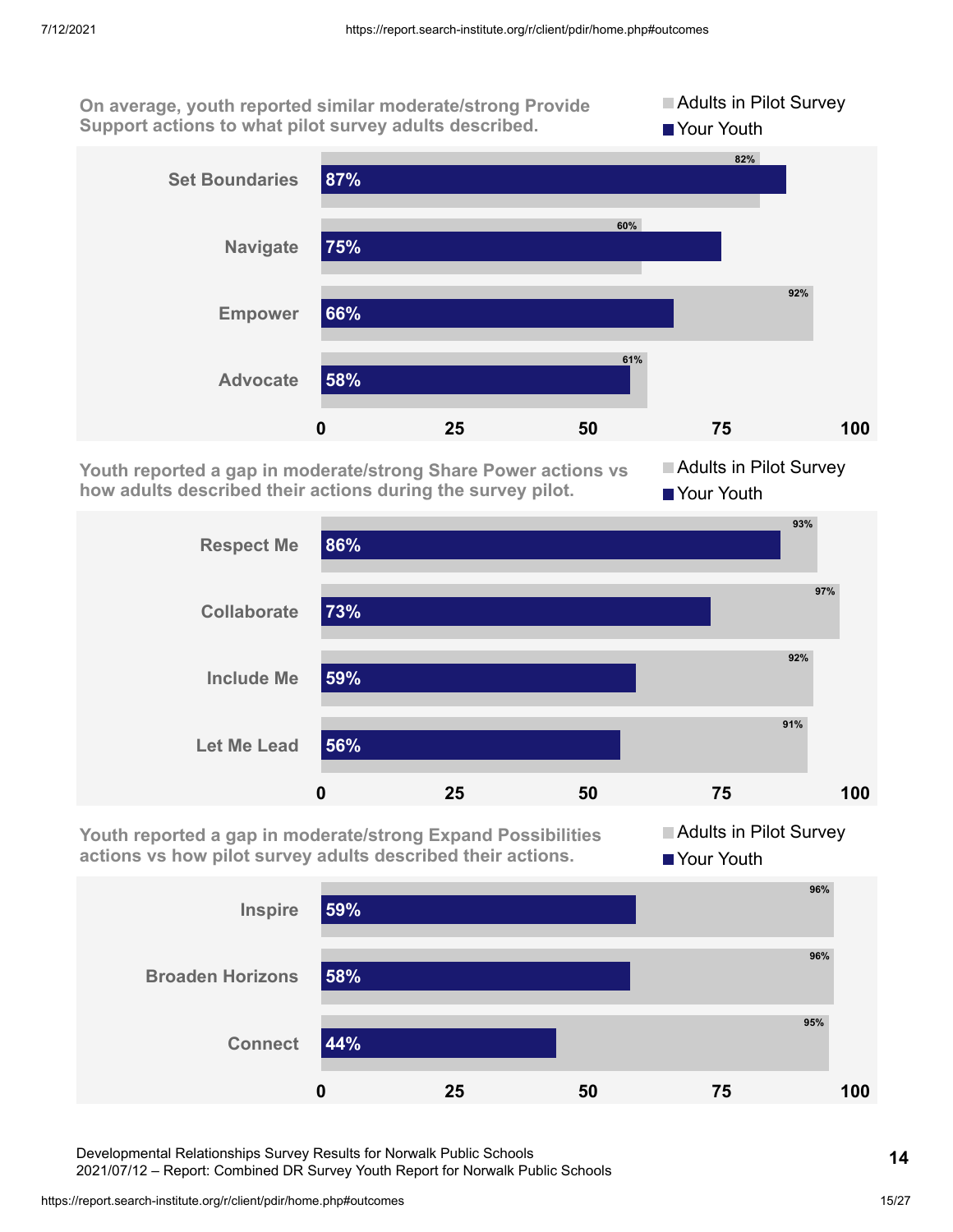## <span id="page-15-0"></span>**Core Measure 2: Social and Emotional Competencies**

The Collaborative for Academic, Social, and Emotional Learning defines social and emotional learning (SEL) as the process through which young people understand and manage emotions, set and achieve positive goals, feel and show empathy for others, establish and maintain positive relationships, and make responsible decisions (CASEL, 2017). Their framework $^{\text{1}}$  includes five competencies: Self-Awareness, Self-Management, Responsible Decision-Making, Relationship Skills, and Social Awareness.

In this chapter, we will explore young people's social and emotional competence. **This section is customizable, and your organization chose the following option: An overall score for Social and Emotional Competencies along with scores for each individual competency.**



**Overall, youth reported strong levels of social and emotional competence.**

**Note:** The red bar indicates the score from your previous administration of the survey. If this is your time 1 survey, then it will reflect the minimum benchmark for a "strong" score.

<sup>&</sup>lt;sup>1</sup> ®CASEL 2017. The five social and emotional learning (SEL) competencies were developed and defined by the Collaborative for Academic, Social, and Emotional Learning (CASEL). For more Information, visit <https://casel.org/core-competencies/>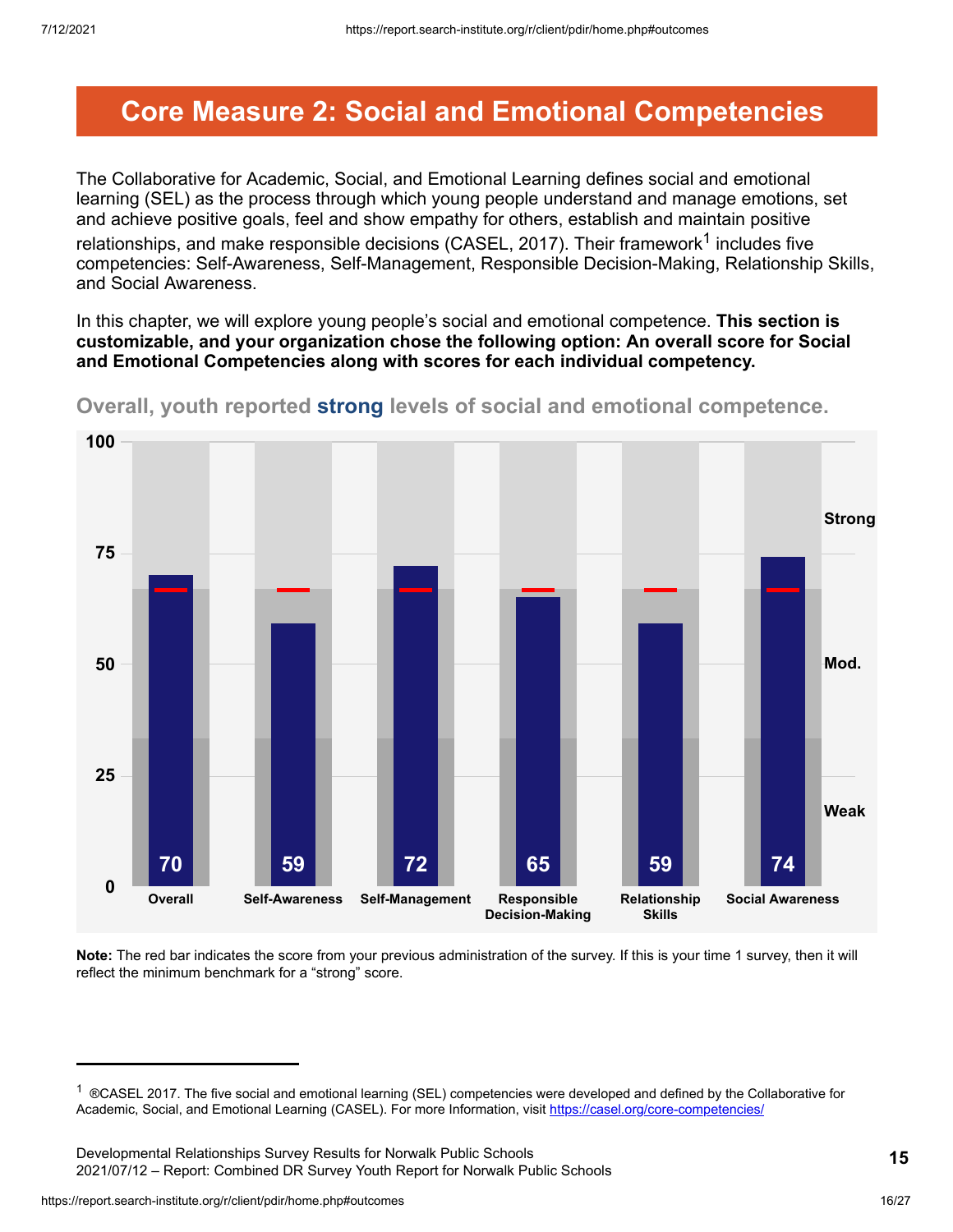### **Overall, 49% of youth reported strong social and emotional competence. Conversely, 6% reported weak social and emotional competence.**



### **Overall, youth who experienced stronger levels of developmental relationships had stronger social and emotional competence scores.**



Developmental Relationships Survey Results for Norwalk Public Schools 2021/07/12 – Report: Combined DR Survey Youth Report for Norwalk Public Schools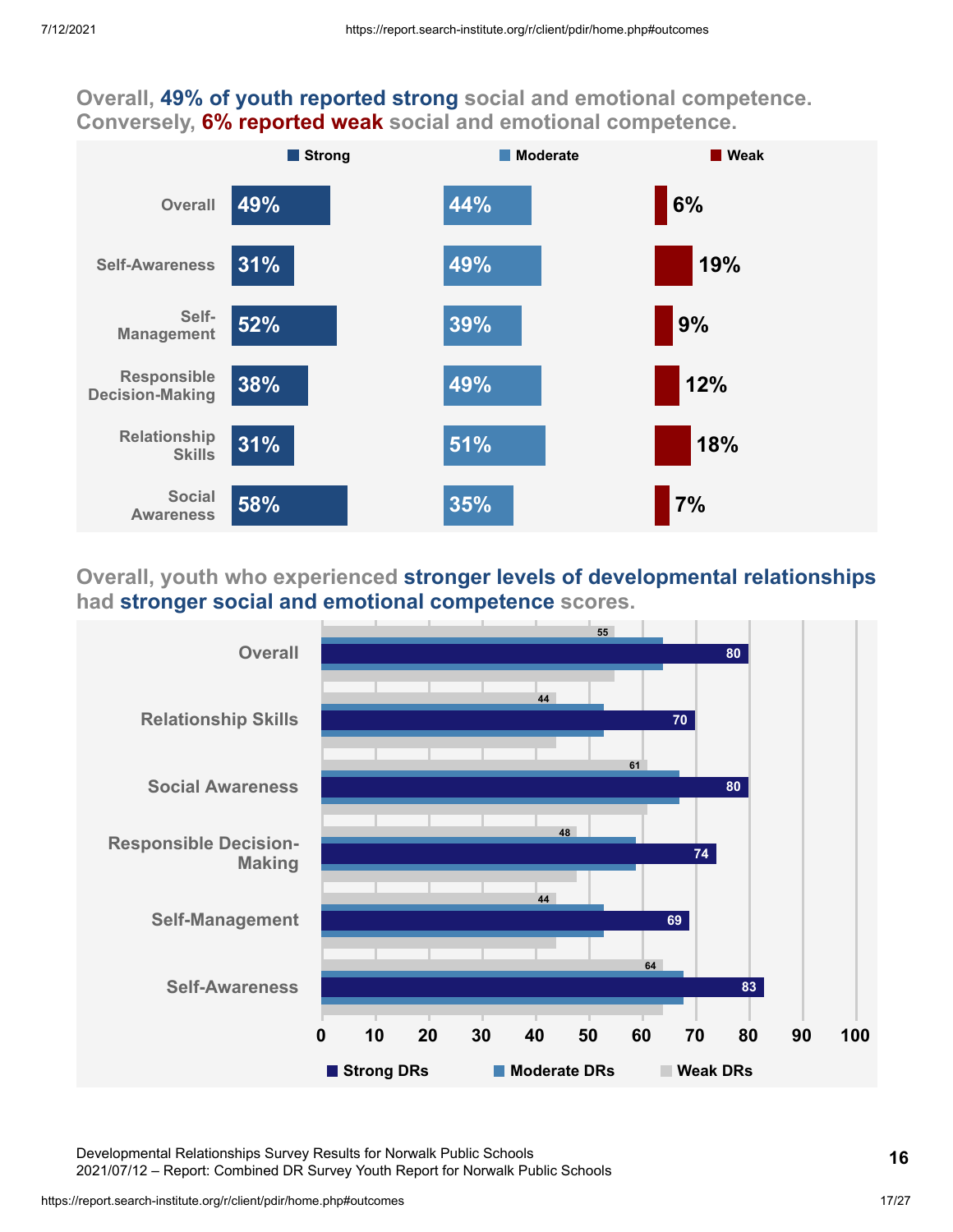## <span id="page-17-0"></span>**Core Measure 3: Equitable Practices**

Whether young people experience their school and program culture as welcoming and inclusive has a direct impact on their experience, and the positive (or negative) repercussions of the experience. The measures in this survey examine how young people experience diversity, equity, and inclusion (DEI) in their schools, OST, and student support programs.

In this chapter, we will explore young people's perceptions of diversity, equity, and inclusion. This section is customizable, and your organization chose the following options: A single overall score for your Organization's Culturally Responsive Environment.

**Youth generally reported that the organization had a strong culturally responsive environment.**



**Note:** The red bar indicates the score from your previous administration of the survey. If this is your time 1 survey, then it will reflect the minimum benchmark for a "strong" score.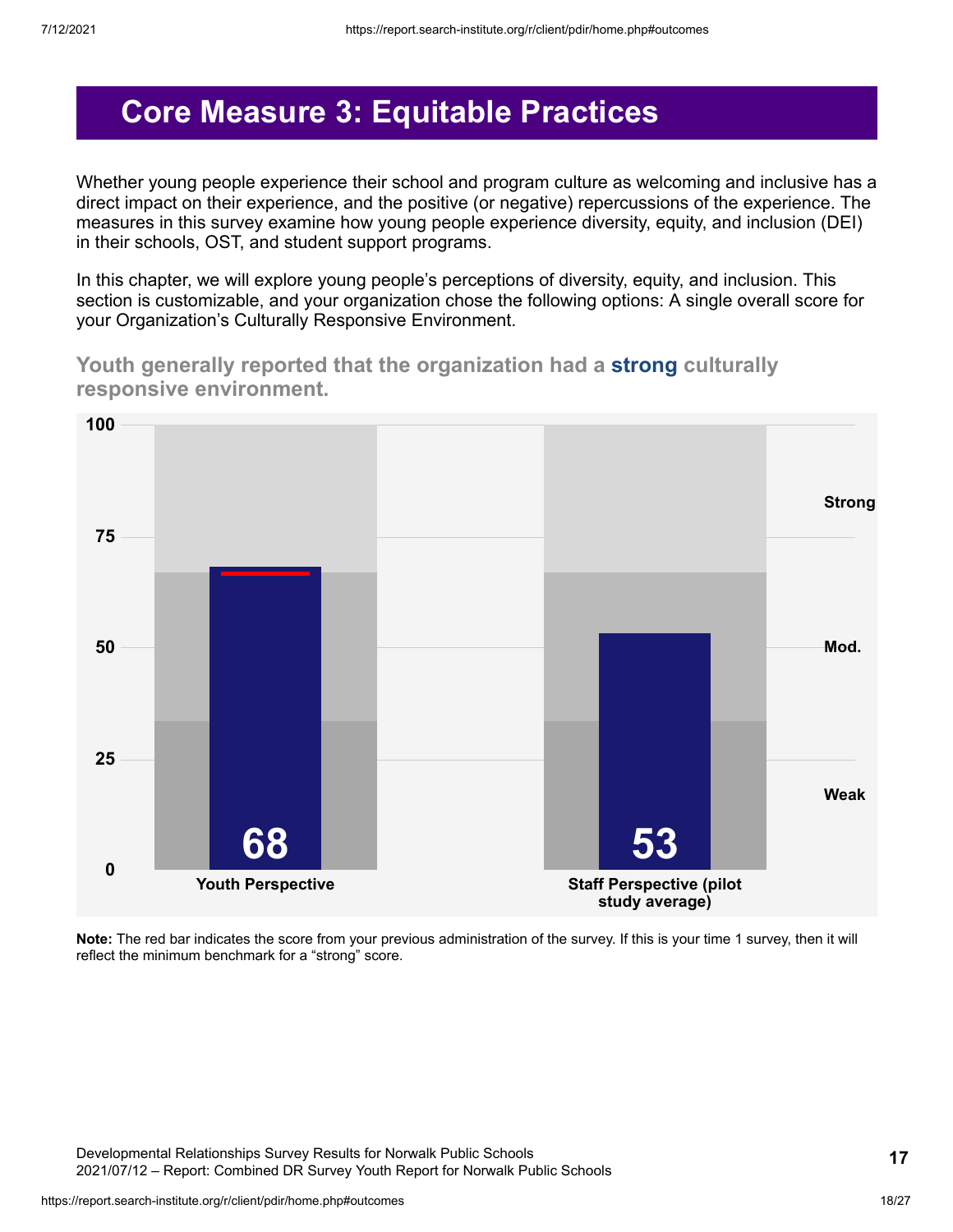**Here is a breakdown of how your youth and pilot study adults viewed their organization's culturally responsive environment:**



**Here is a breakdown of how your youth and pilot study adults felt when asked whether or not the adults reflect the diversity of the youth:**



**Youth who reported that the organization had a strong culturally responsive environment had stronger social and emotional competence scores.**



Developmental Relationships Survey Results for Norwalk Public Schools 2021/07/12 – Report: Combined DR Survey Youth Report for Norwalk Public Schools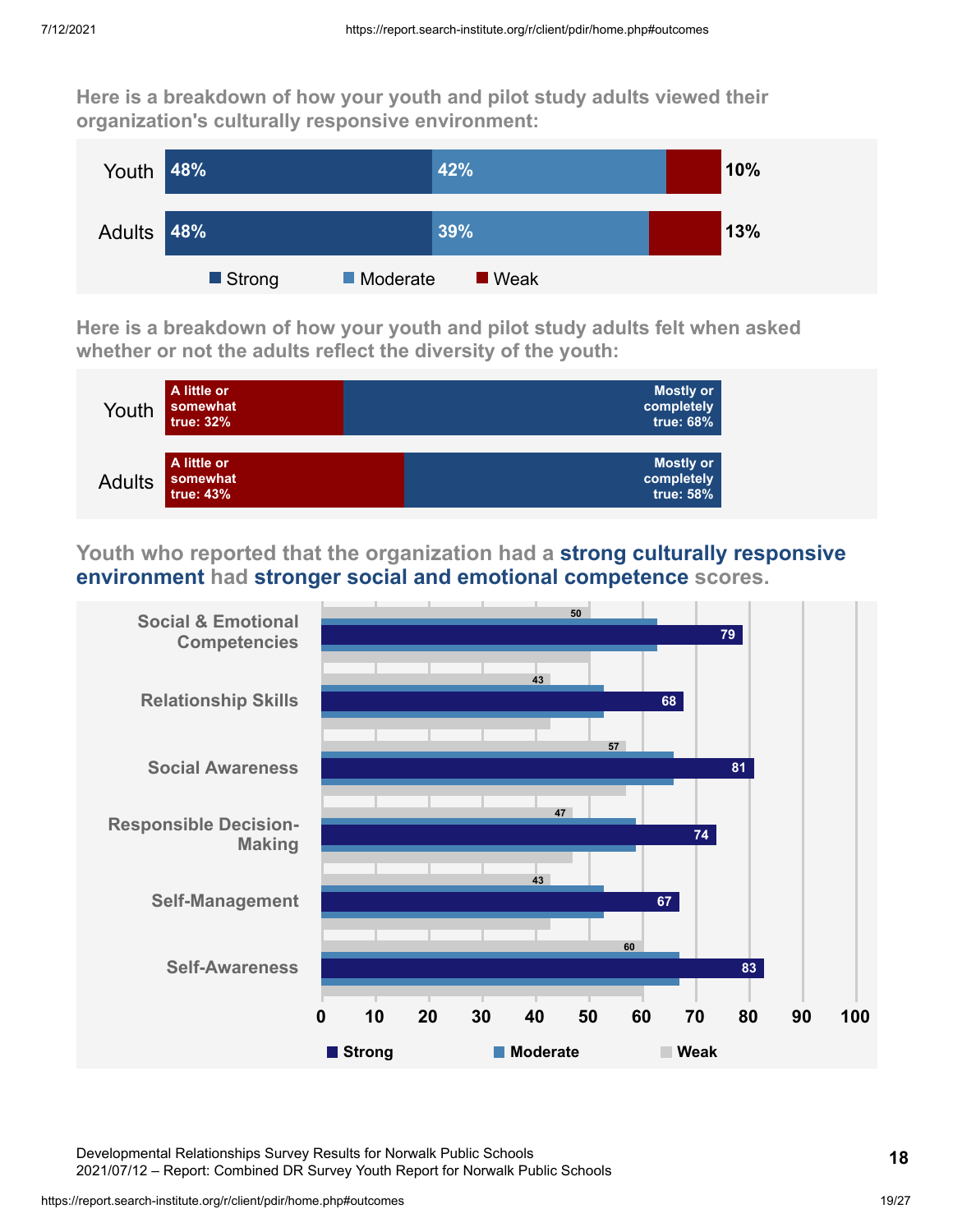# <span id="page-19-0"></span>**Additional Measures: Outcomes**

In this chapter, we will explore the optional outcome modules that your organization opted to include. This section is customizable, and your organization chose the following options: Drug Free Communities – Four Core Measures.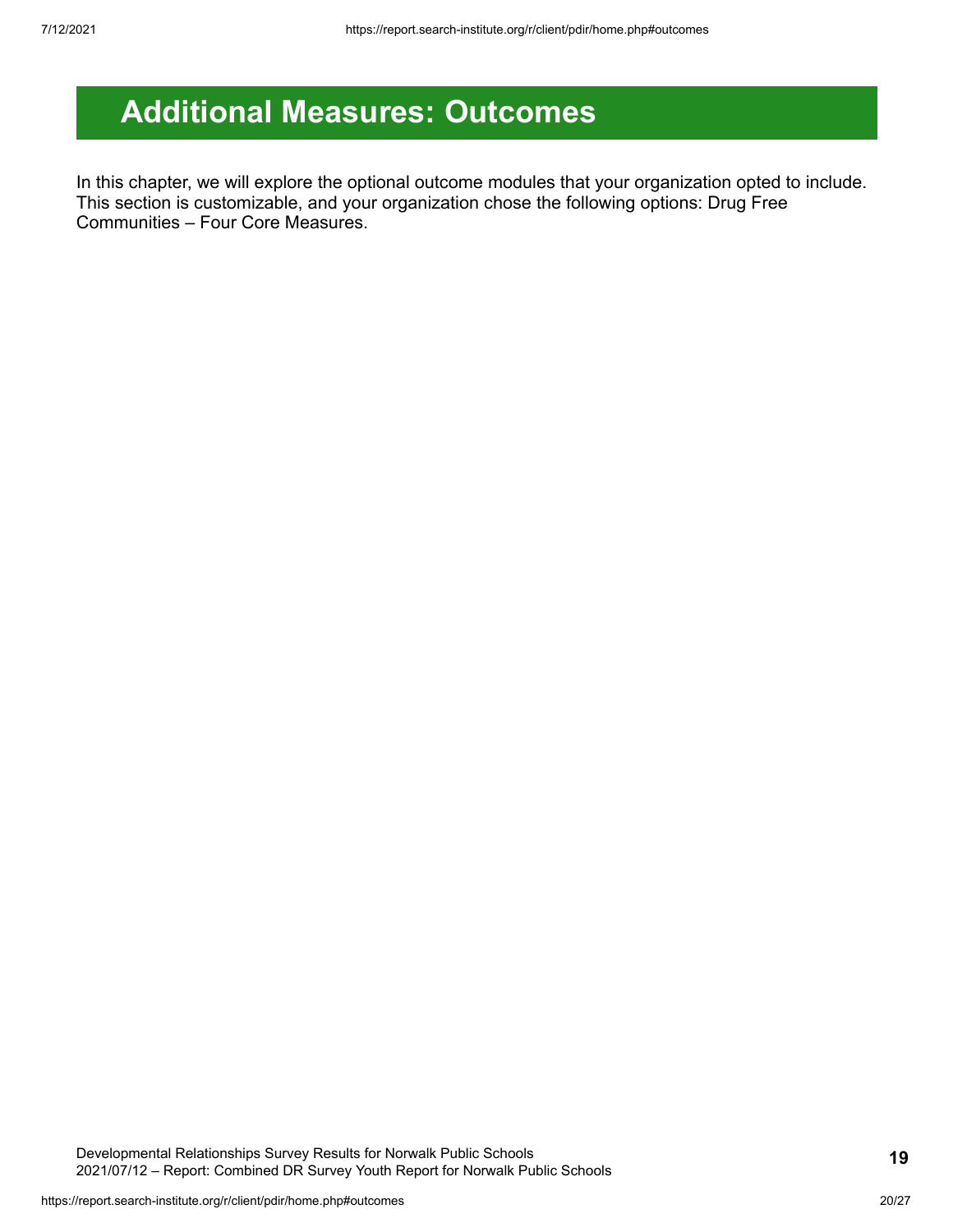## <span id="page-20-0"></span>**Outcomes: DFC Four Core Measures**

### **Drug-Free Communities – Four Core Measures**

Young people are increasingly exposed to negative behaviors and opportunities for risk-taking. Those who experience low levels of developmental relationships and high levels of developmental deficit conditions are particularly vulnerable. In this section, you'll find data describing four core measures related to young people's use of alcohol, tobacco, prescription drugs, and marijuana. These data can be used to meet Drug-Free Communities (DFC) grantee reporting requirements established by the Substance Abuse and Mental Health Services Administration (SAMHSA).

This information is invaluable not only to your efforts to educate the community and develop an action plan for reducing substance use, associated risk behaviors, and deficit factors but also as a basis for strengthening protective factors critical to ensuring that your youth thrive.

The four core measures consist of:

- The percentage of youth who report using alcohol, tobacco, marijuana, or prescription drugs at least once in the 30 days immediately preceding the survey date.
- The percentage of youth who report that their parents feel that substance use is wrong.
- The percentage of youth who report that their friends feel substance use is wrong.
- The percentage of youth who think there is a risk in the use of these substances.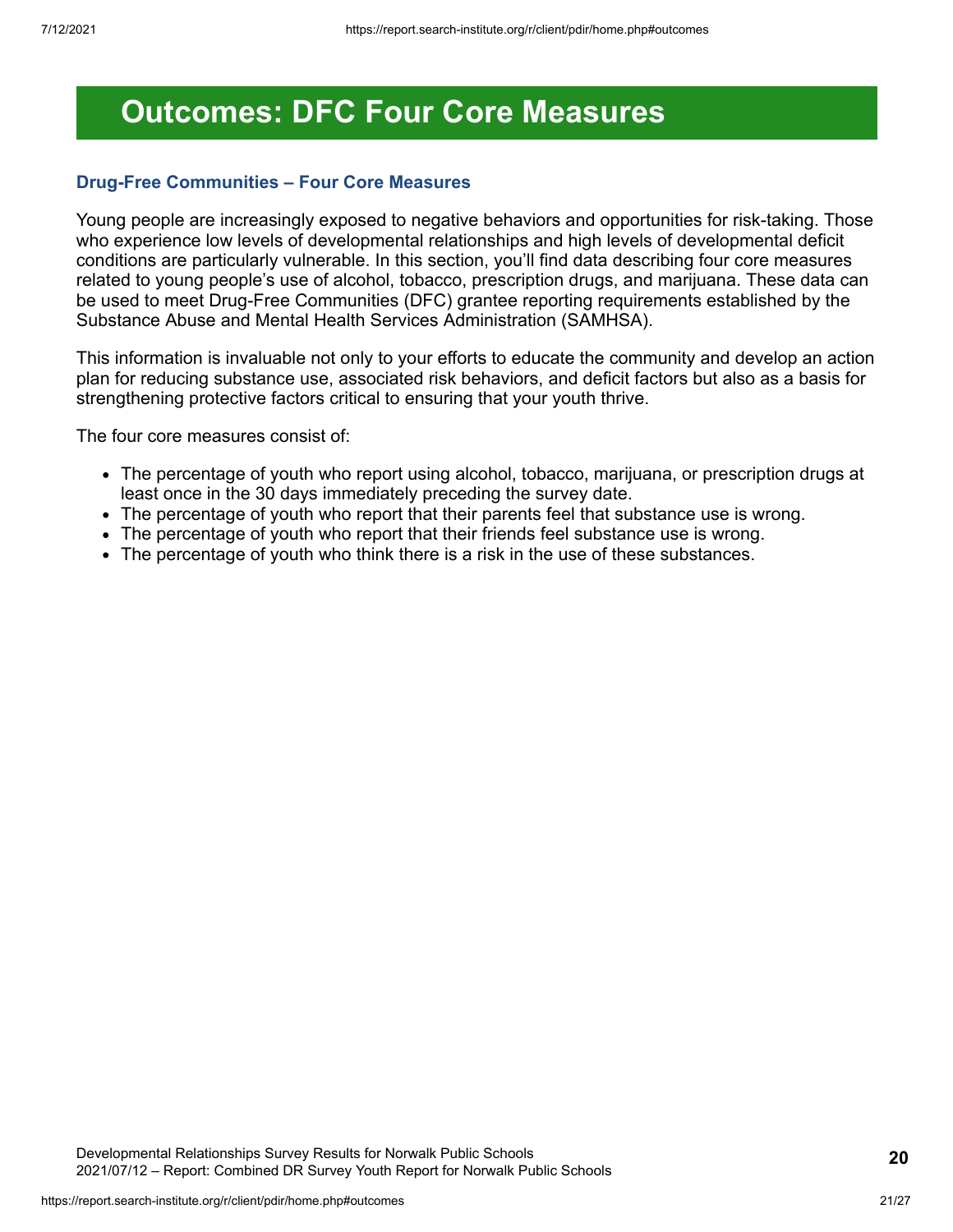### **Past 30-Day Use of Alcohol, Tobacco, Marijuana, Prescription Drugs, and Vaping**

| Category                            | <b>Definition</b>                                                            | Total<br>Sample | F            | Gender<br><b>M</b> | Grade<br>7    | 8              |
|-------------------------------------|------------------------------------------------------------------------------|-----------------|--------------|--------------------|---------------|----------------|
| <b>Alcohol</b>                      | Used alcohol once or more in the<br>past 30 days                             | 8               | 9            | 7                  | 8             | 9              |
| Tobacco                             | Smoked cigarettes once or more in<br>the past 30 days                        | 1               | $\mathbf 1$  | $\mathbf 1$        | 1             | 2              |
| Marijuana                           | Used marijuana once or more in the<br>past 30 days                           | $\mathcal{P}$   | $2 \quad 1$  |                    |               | 3              |
| <b>Prescription</b><br><b>Drugs</b> | Used prescription drugs once or<br>more in the past 30 days                  | $\mathcal{P}$   | $\mathbf{1}$ | $\mathcal{P}$      | $\mathcal{P}$ | $\overline{2}$ |
| Vaping                              | Vaped tobacco, nicotine, or<br>marijuana once or more in the past<br>30 days | 4               | 4            | 3                  | 3             | 5              |

### **Youth Perception of Parental Disapproval of Alcohol, Tobacco, Marijuana, Prescription Drug Use, and Vaping**

| Category                            | <b>Definition</b>                                | <b>Total</b><br><b>Sample</b> | F  | Gender<br>м | Grade<br>7 | 8  |
|-------------------------------------|--------------------------------------------------|-------------------------------|----|-------------|------------|----|
| <b>Alcohol</b>                      | Drink regularly                                  | 94                            | 95 | 95          | 95         | 93 |
| <b>Tobacco</b>                      | Smoke tobacco                                    | 97                            | 99 | - 97        | 98         | 97 |
| <b>Marijuana</b>                    | Use marijuana                                    | 96                            | 97 | 97          | 97         | 95 |
| <b>Prescription</b><br><b>Drugs</b> | Used prescription drugs not<br>prescribed to you | 96                            | 98 | 97          | 97         | 96 |
| Vaping                              | Vape tobacco, nicotine, or marijuana             | 97                            | 97 | 98          | 98         | 96 |

Developmental Relationships Survey Results for Norwalk Public Schools 2021/07/12 – Report: Combined DR Survey Youth Report for Norwalk Public Schools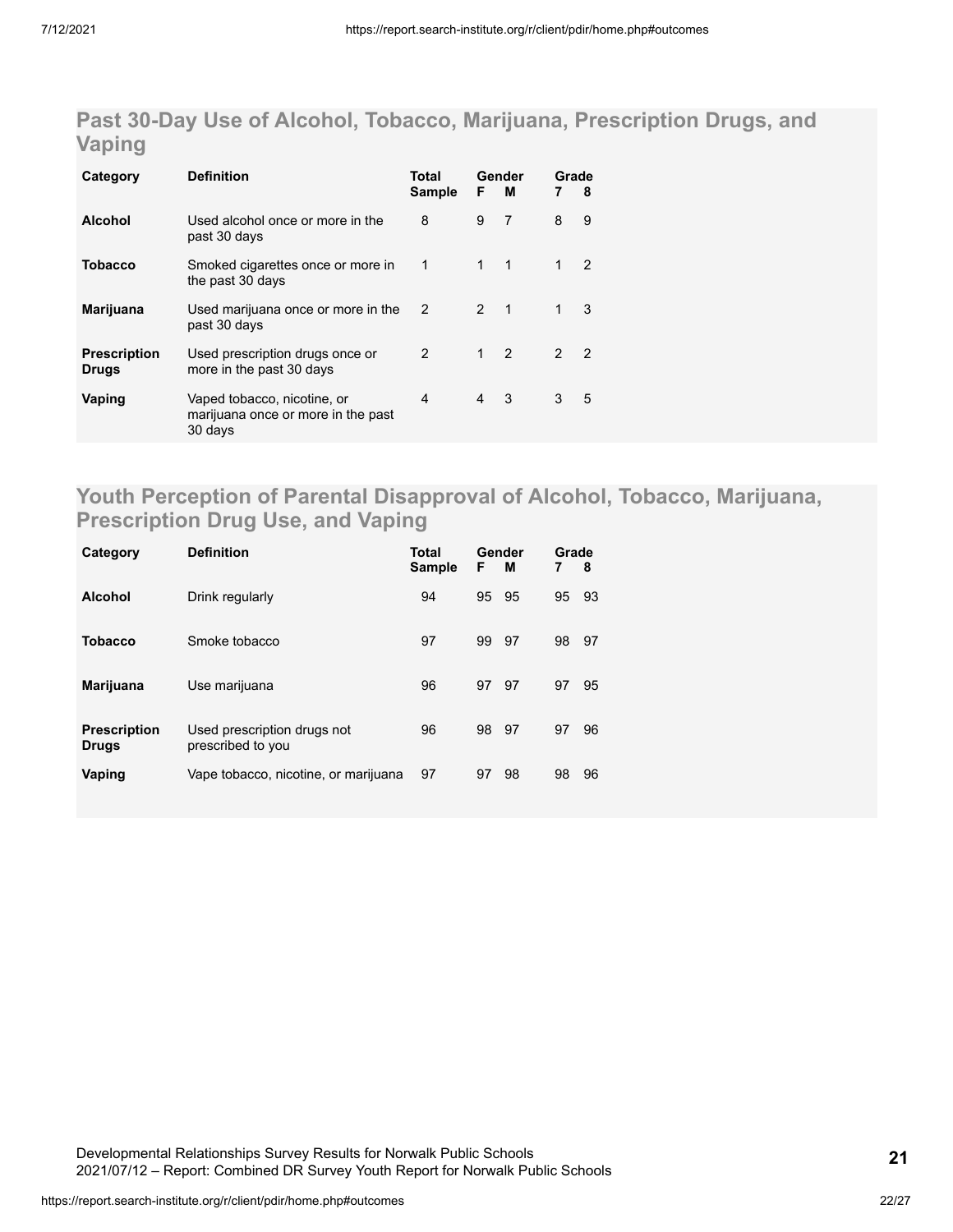### **Youth Perception of Peer Disapproval of Alcohol, Tobacco, Marijuana, Prescription Drugs, and Vaping**

| Category                            | <b>Definition</b>                                | Total<br><b>Sample</b> | F     | Gender<br>м | Grade<br>7 | 8  |
|-------------------------------------|--------------------------------------------------|------------------------|-------|-------------|------------|----|
| <b>Alcohol</b>                      | Drink regularly                                  | 85                     | 86    | 87          | 88         | 83 |
| <b>Tobacco</b>                      | Smoke tobacco                                    | 91                     | 93    | 92          | 92 91      |    |
| <b>Marijuana</b>                    | Use marijuana                                    | 88                     | 89    | 90          | 92         | 85 |
| <b>Prescription</b><br><b>Drugs</b> | Used prescription drugs not<br>prescribed to you | 91                     | 92 91 |             | 91         | 90 |
| Vaping                              | Vape tobacco, nicotine, or marijuana             | 87                     | 87    | 87          | 89         | 84 |

### **Youth Perception of Risk of Alcohol, Tobacco, Marijuana, Prescription Drug Use, and Vaping**

| Category                            | <b>Definition</b>                                          | Total<br><b>Sample</b> | F     | Gender<br>м | Grade<br>7 | - 8  |
|-------------------------------------|------------------------------------------------------------|------------------------|-------|-------------|------------|------|
| <b>Alcohol</b>                      | Five or more drinks once or twice a<br>week                | 77                     | 76    | - 78        | 79         | 75   |
| <b>Tobacco</b>                      | One or more packs of cigarettes per<br>day                 | 84                     | 84 84 |             | 85 83      |      |
| Marijuana                           | Use marijuana once or twice a week                         | 73                     | 74 72 |             | 77         | 69   |
| <b>Prescription</b><br><b>Drugs</b> | Used prescription drugs that are not<br>prescribed to them | 83                     | 84    | - 83        | 82         | - 83 |
| Vaping                              | Vape tobacco, nicotine, or marijuana                       | 79                     | 81    | 79          | 82         | 77   |

Developmental Relationships Survey Results for Norwalk Public Schools 2021/07/12 – Report: Combined DR Survey Youth Report for Norwalk Public Schools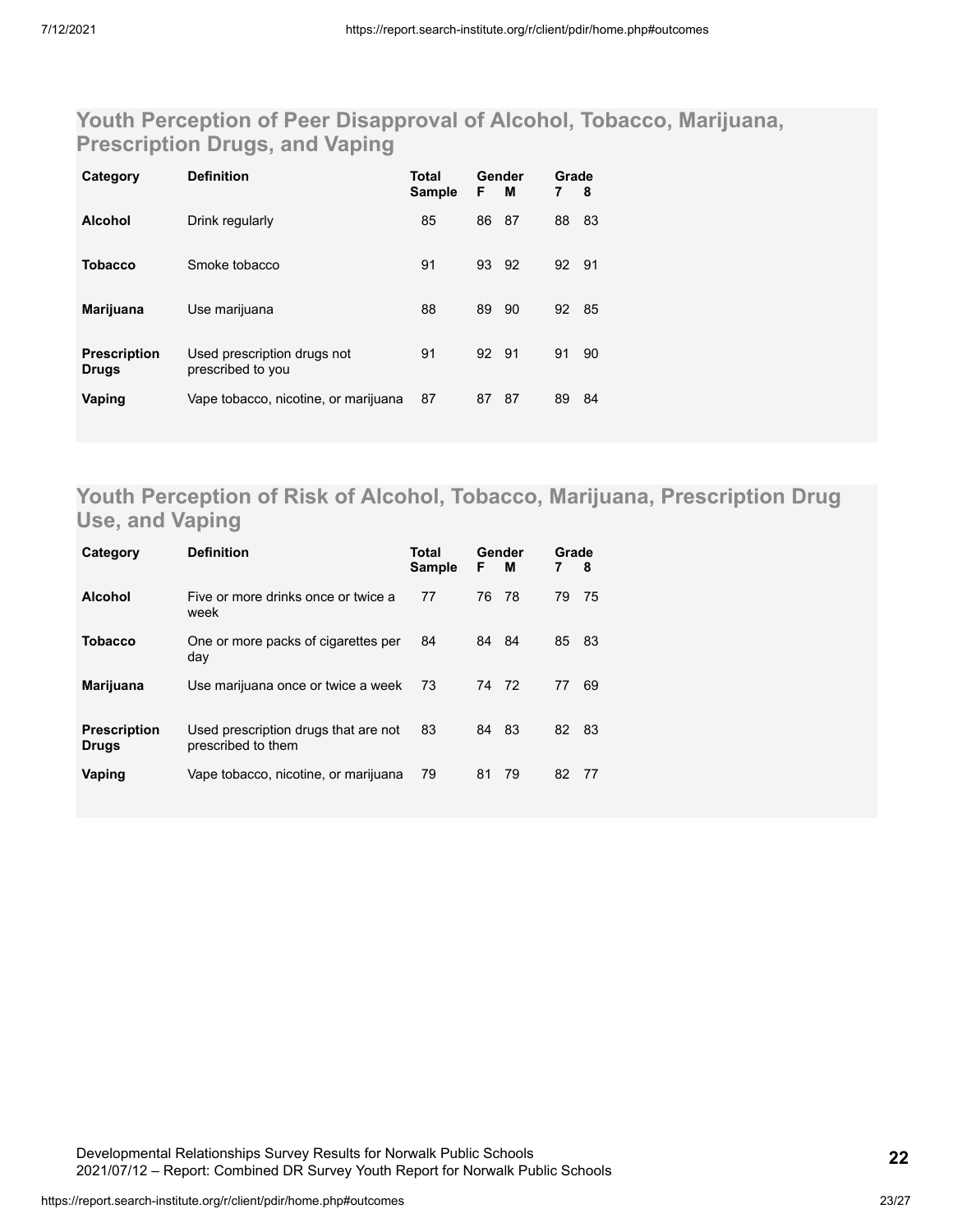### **Four Core Measures Data Summary**

|                         |             |            | Past 30-Day Use |            |            |            | <b>Perception of Risk</b> |             |             |             |             |  |
|-------------------------|-------------|------------|-----------------|------------|------------|------------|---------------------------|-------------|-------------|-------------|-------------|--|
|                         |             | <b>Alc</b> | <b>Tob</b>      | Mar        | Pre        | Vape       | <b>Alc</b>                | <b>Tob</b>  | Mar         | Pre         | Vape        |  |
| <b>Total</b>            | $*9/0$      | 8.4        | 1.4             | 2.3        | 2.4        | 4          | 76.9                      | 83.8        | 72.6        | 82.9        | 79.4        |  |
| <b>Sample</b>           | n<br>N      | 96<br>1138 | 16<br>1138      | 26<br>1132 | 27<br>1133 | 45<br>1132 | 870<br>1132               | 948<br>1131 | 821<br>1131 | 938<br>1131 | 897<br>1130 |  |
| Female                  | $*9/0$      | 8.9        | $\mathbf{1}$    | 2.2        | 1.2        | 4.5        | 76.5                      | 84.3        | 73.8        | 83.8        | 80.6        |  |
|                         | n           | 44         | 5               | 11         | 6          | 22         | 374                       | 412         | 361         | 410         | 394         |  |
|                         | N           | 493        | 492             | 489        | 490        | 489        | 489                       | 489         | 489         | 489         | 489         |  |
| <b>Male</b>             | $*9/0$<br>n | 6.5<br>37  | 0.7             | 1.4        | 2.3<br>13  | 2.8<br>16  | 77.7<br>440               | 83.5<br>472 | 72.2<br>408 | 82.8<br>468 | 78.9<br>445 |  |
|                         | N           | 567        | 4<br>568        | 8<br>566   | 565        | 565        | 566                       | 565         | 565         | 565         | 564         |  |
| <b>Not</b>              | $*9/0$      |            |                 |            |            |            |                           |             |             |             |             |  |
| <b>Enrolled</b>         | n           |            |                 |            |            |            |                           |             |             |             |             |  |
|                         | N           |            |                 |            |            |            |                           |             |             |             |             |  |
| $\overline{4}$          | $*9/0$<br>n |            |                 |            |            |            |                           |             |             |             |             |  |
|                         | N           |            |                 |            |            |            |                           |             |             |             |             |  |
| $\overline{\mathbf{5}}$ | $*9/0$      |            |                 |            |            |            |                           |             |             |             |             |  |
|                         | n           |            |                 |            |            |            |                           |             |             |             |             |  |
|                         | N           |            |                 |            |            |            |                           |             |             |             |             |  |
| $\overline{6}$          | $*9/0$      |            |                 |            |            |            |                           |             |             |             |             |  |
|                         | n<br>N      |            |                 |            |            |            |                           |             |             |             |             |  |
| $\overline{7}$          | $*9/0$      | 7.7        | 0.9             | 1.4        | 2.3        | 2.5        | 79.2                      | 85.1        | 76.7        | 82.4        | 82.2        |  |
|                         | n           | 43         | $\overline{5}$  | 8          | 13         | 14         | 441                       | 473         | 427         | 458         | 457         |  |
|                         | N           | 561        | 562             | 558        | 558        | 556        | 557                       | 556         | 557         | 556         | 556         |  |
| $\overline{\mathbf{8}}$ | $*9/0$      | 9.2<br>53  | 1.9<br>11       | 3.1<br>18  | 2.4<br>14  | 5.4<br>31  | 74.6<br>429               | 82.6<br>475 | 68.6<br>394 | 83.5<br>480 | 76.7<br>440 |  |
|                         | n<br>N      | 577        | 576             | 574        | 575        | 576        | 575                       | 575         | 574         | 575         | 574         |  |
| $\overline{9}$          | $*9/0$      |            |                 |            |            |            |                           |             |             |             |             |  |
|                         | n           |            |                 |            |            |            |                           |             |             |             |             |  |
|                         | N           |            |                 |            |            |            |                           |             |             |             |             |  |
| 10                      | $*9/0$<br>n |            |                 |            |            |            |                           |             |             |             |             |  |
|                         | N           |            |                 |            |            |            |                           |             |             |             |             |  |
| $\overline{11}$         | $*0/0$      |            |                 |            |            |            |                           |             |             |             |             |  |
|                         | n           |            |                 |            |            |            |                           |             |             |             |             |  |
|                         | N           |            |                 |            |            |            |                           |             |             |             |             |  |
| $\overline{12}$         | $*9/0$      |            |                 |            |            |            |                           |             |             |             |             |  |
|                         | n<br>N      |            |                 |            |            |            |                           |             |             |             |             |  |
| <b>Post</b>             | $*9/0$      |            |                 |            |            |            |                           |             |             |             |             |  |
| <b>Secondary</b>        | n           |            |                 |            |            |            |                           |             |             |             |             |  |
|                         | N           |            |                 |            |            |            |                           |             |             |             |             |  |

#### **Note:**

% -- In this table, the rows marked with a percent sign (%) reflect percentages of youth who meet the criteria appropriate to the particular column for Past 30-Day Use, Perception of Risk, Perception of Parental Disapproval, and Perception of Peer Disapproval.

n -- Rows marked with a lower case n report the number of students who meet the criteria.

N -- Rows marked with an upper case N report the number of students who responded to the relevant question.

Values for one or more cells were suppressed due to fewer than 10 youth in that category responding.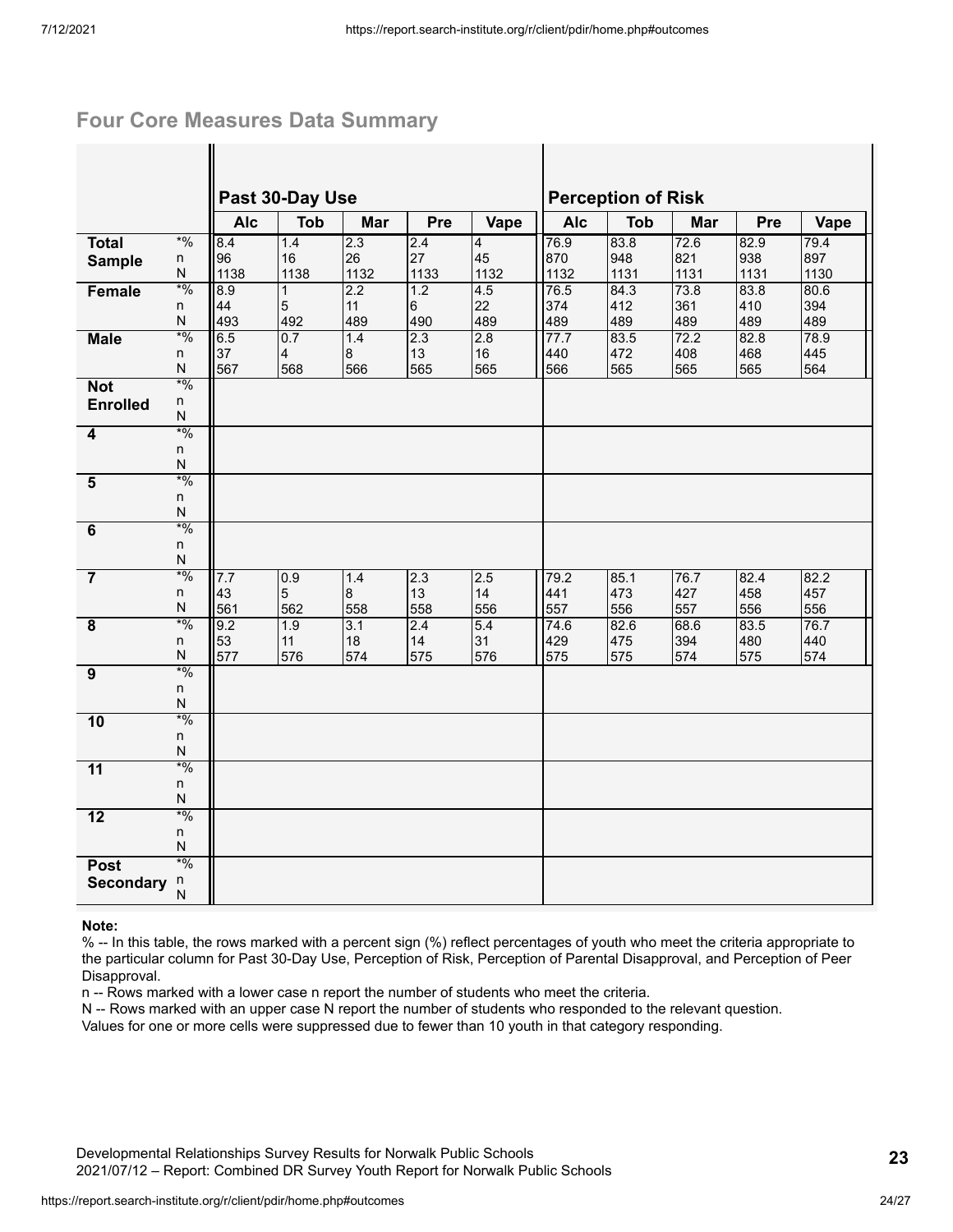### **Four Core Measures Data Summary - Part 2**

 $\mathbf{I}$ 

|                         |                         |             |             | <b>Perception of Parental Disapproval</b> |             | <b>Perception of Peer Disapproval</b> |             |             |             |             |            |
|-------------------------|-------------------------|-------------|-------------|-------------------------------------------|-------------|---------------------------------------|-------------|-------------|-------------|-------------|------------|
|                         |                         | <b>Alc</b>  | <b>Tob</b>  | Mar                                       | Pre         | Vape                                  | <b>Alc</b>  | <b>Tob</b>  | Mar         | Pre         | Vape       |
| <b>Total</b>            | $\frac{0}{0}$           | 93.9        | 97.3        | 96.4                                      | 96.5        | 97                                    | 85.3        | 91.2        | 88.1        | 90.6        | 86.7       |
| <b>Sample</b>           | n                       | 1064        | 1098        | 1085                                      | 1088        | 1094                                  | 967         | 1030        | 995         | 1024        | 975        |
|                         | N                       | 1133        | 1129        | 1126                                      | 1128        | 1128                                  | 1133        | 1129        | 1129        | 1130        | 1125       |
| Female                  | $\frac{0}{0}$           | 94.7        | 98.6        | 97.3                                      | 97.8        | 97.3                                  | 85.6        | 92.7        | 89.4        | 91.9        | 87.3       |
|                         | n                       | 465         | 481         | 475                                       | 479         | 476                                   | 421         | 455         | 438         | 452         | 425        |
|                         | N<br>$\frac{0}{0}$      | 491         | 488         | 488                                       | 490         | 489                                   | 492         | 491         | 490         | 492         | 487        |
| <b>Male</b>             | n                       | 94.9<br>537 | 97.2<br>549 | 97<br>546                                 | 96.8<br>544 | 97.5<br>549                           | 86.9<br>491 | 91.8<br>517 | 89.5<br>504 | 90.9<br>511 | 87.4       |
|                         | $\overline{\mathsf{N}}$ | 566         | 565         | 563                                       | 562         | 563                                   | 565         | 563         | 563         | 562         | 491<br>562 |
| <b>Not</b>              | $\frac{0}{0}$           |             |             |                                           |             |                                       |             |             |             |             |            |
|                         | n                       |             |             |                                           |             |                                       |             |             |             |             |            |
| <b>Enrolled</b>         | N                       |             |             |                                           |             |                                       |             |             |             |             |            |
| 4                       | $\frac{0}{0}$           |             |             |                                           |             |                                       |             |             |             |             |            |
|                         | n                       |             |             |                                           |             |                                       |             |             |             |             |            |
|                         | N                       |             |             |                                           |             |                                       |             |             |             |             |            |
| $\overline{\mathbf{5}}$ | $\frac{0}{0}$           |             |             |                                           |             |                                       |             |             |             |             |            |
|                         | n                       |             |             |                                           |             |                                       |             |             |             |             |            |
|                         | $\overline{\mathsf{N}}$ |             |             |                                           |             |                                       |             |             |             |             |            |
| 6                       | $\frac{0}{0}$           |             |             |                                           |             |                                       |             |             |             |             |            |
|                         | n                       |             |             |                                           |             |                                       |             |             |             |             |            |
|                         | $\mathsf{N}$            |             |             |                                           |             |                                       |             |             |             |             |            |
| $\overline{7}$          | $\frac{0}{0}$           | 94.6        | 97.7        | 97.3                                      | 96.6        | 97.7                                  | 88          | 91.7        | 91.6        | 91          | 89.1       |
|                         | n                       | 528         | 544         | 538                                       | 534         | 543                                   | 491         | 510         | 510         | 507         | 492        |
|                         | $\overline{\mathsf{N}}$ | 558         | 557         | 553                                       | 553         | 556                                   | 558         | 556         | 557         | 557         | 552        |
| $\overline{\mathbf{8}}$ | $\frac{0}{0}$           | 93.2        | 96.9        | 95.5                                      | 96.3        | 96.3                                  | 82.8        | 90.8        | 84.8        | 90.2        | 84.3       |
|                         | n                       | 536         | 554         | 547                                       | 554         | 551                                   | 476         | 520         | 485         | 517         | 483        |
|                         | $\overline{\mathsf{N}}$ | 575         | 572         | 573                                       | 575         | 572                                   | 575         | 573         | 572         | 573         | 573        |
| $\overline{9}$          | $\frac{0}{0}$           |             |             |                                           |             |                                       |             |             |             |             |            |
|                         | n                       |             |             |                                           |             |                                       |             |             |             |             |            |
|                         | $\overline{\mathsf{N}}$ |             |             |                                           |             |                                       |             |             |             |             |            |
| 10                      | $\frac{0}{0}$           |             |             |                                           |             |                                       |             |             |             |             |            |
|                         | n<br>N                  |             |             |                                           |             |                                       |             |             |             |             |            |
|                         | $\frac{0}{0}$           |             |             |                                           |             |                                       |             |             |             |             |            |
| $\overline{11}$         |                         |             |             |                                           |             |                                       |             |             |             |             |            |
|                         | n<br>N                  |             |             |                                           |             |                                       |             |             |             |             |            |
| $\overline{12}$         | $\frac{0}{0}$           |             |             |                                           |             |                                       |             |             |             |             |            |
|                         | n                       |             |             |                                           |             |                                       |             |             |             |             |            |
|                         | N                       |             |             |                                           |             |                                       |             |             |             |             |            |
| <b>Post</b>             | $\frac{0}{0}$           |             |             |                                           |             |                                       |             |             |             |             |            |
| <b>Secondary</b>        | n                       |             |             |                                           |             |                                       |             |             |             |             |            |
|                         | N                       |             |             |                                           |             |                                       |             |             |             |             |            |
|                         |                         |             |             |                                           |             |                                       |             |             |             |             |            |

#### **Note:**

% -- In this table, the rows marked with a percent sign (%) reflect percentages of youth who meet the criteria appropriate to the particular column for Past 30-Day Use, Perception of Risk, Perception of Parental Disapproval, and Perception of Peer Disapproval.

n -- Rows marked with a lower case n report the number of students who meet the criteria.

N -- Rows marked with an upper case N report the number of students who responded to the relevant question.

Values for one or more cells were suppressed due to fewer than 10 youth in that category responding.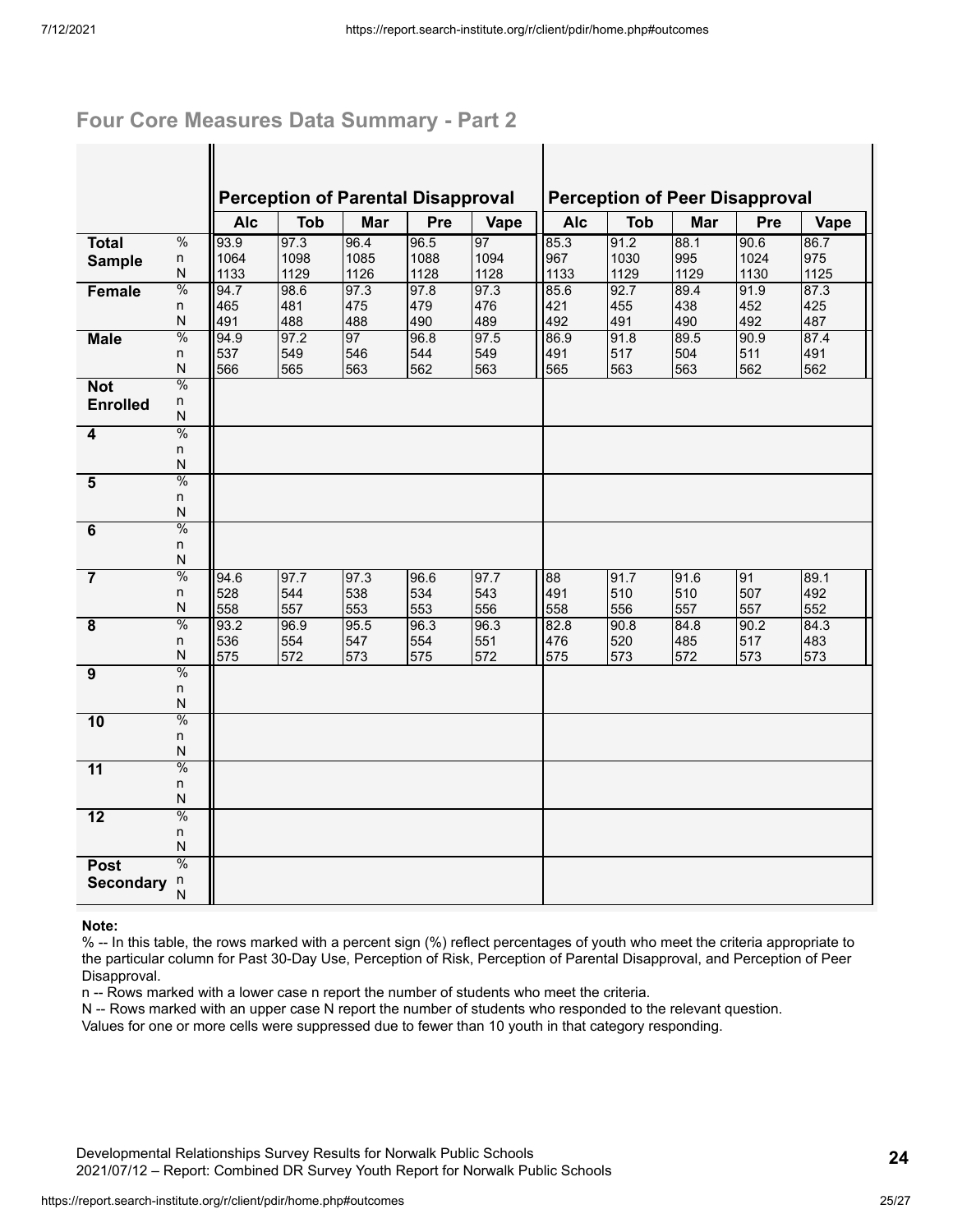# **Filters Used in This Report**

This report has been generated from a World Wide Web based system that includes the ability to filter the responses displayed based on a set of criteria selected by the viewer. When this report is printed or saved to a PDF file, it may not be clear what filtering if any has been used on the data set. That lack of clarity is what this section is designed to address. This section is shown only if filtering has reduced the number of responses shown to less than all responses available. **Currently displayed are 1183 of 2550 survey responses**

#### **Groups displayed:**

BMHS Spring 2021: **Included** as main report data / post / time-2 CGS Spring 2021: **Included** as main report data / post / time-2 Nathan Hale Middle School Spring 2021: **Included** as main report data / post / time-2 Norwalk High School Spring 2021: **Included** as main report data / post / time-2 P-TECH Spring 2021: **Included** as main report data / post / time-2 Ponus Middle School Spring 2021: **Included** as main report data / post / time-2 Roton Middle School Spring 2021: **Included** as main report data / post / time-2 West Rocks Middle School Spring 2021: **Included** as main report data / post / time-2

Note: Checked values are included in the displayed data and unchecked values are excluded.

#### **Grades displayed:**

☐ Unanswered

- $\Pi$  5
- $\Box$  6
- ☑ 7
- ☑ 8
- $\square$  9
- $\Box$  10
- $\Box$  11
- $\Box$  12

### **Genders displayed:**

- ☑ Unanswered
- ☑ Girl
- ☑ Boy
- ☑ Other

#### **Is LGBT+ displayed:**

- ☑ 0
- ☑ 1

☑ 2

#### **Financial Strain displayed:**

- ☑ Unanswered
- ☑ Cannot buy the things we need sometimes
- ☑ Have just enough money OR No problem

### **English Language Learner displayed:**